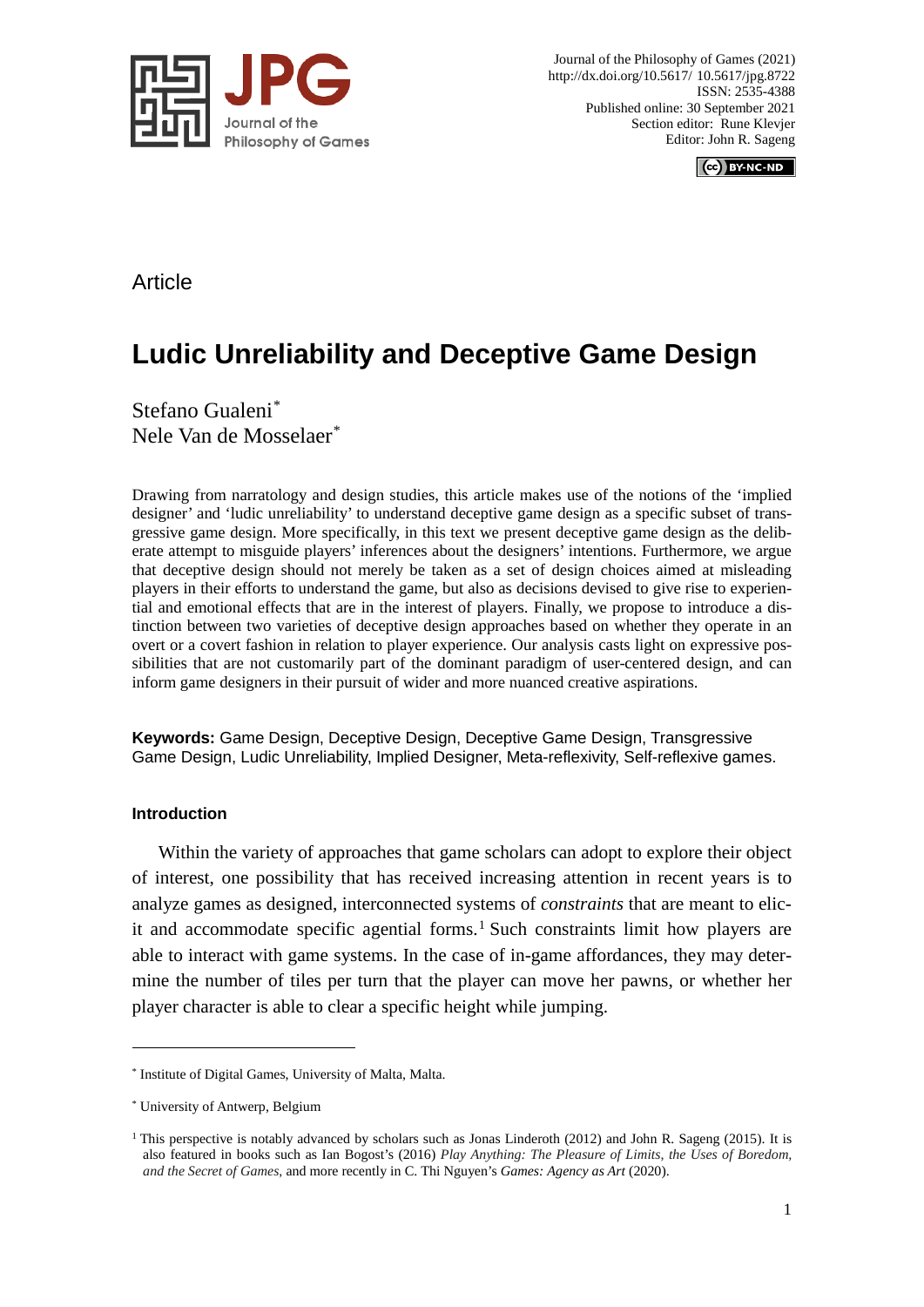Designed constraints can also feature as interdictions of a more explicitly ideological kind. Games guide and limit player behaviors and attitudes, for example, by imposing in-game criteria for success and failure. Those criteria and precepts are meant to be unquestioningly accepted and internalized by whoever engages with that particular game. During gameplay, however, players can deliberately decide to adopt a critical stance towards the roles and aspirations that they perceive the game implies for them. This critical stance has been studied under the heading 'critical play' in game studies. As a component of critical play, the idea that one can 'play transgressively' is particularly relevant to be discussed in relation to the scopes of this paper.<sup>[2](#page-1-0)</sup> We are here referring to the notion that some of the functional and ideological boundaries proposed by a game can be actively challenged and transgressed by players.<sup>[3](#page-1-1)</sup>

In the current game studies discourse, most scholars focus on transgressive practices that have either a ludic form (i.e. that are pursued within the boundaries and possibilities of the game in question) or a meta-ludic form that involves the manipulation of the very limitations and criteria for success and failure that characterize a game's agential structure. Other scholars in the field describe transgressive game practices more broadly, identifying them as ways to play that overstep boundaries related to real-life values such as legality, morality, social convention or good taste (see Jørgensen & Karlsen 2019).

One form of game-related transgression that is rarely discussed in game studies is the possibility for the *developers* to approach the design of a game transgressively.<sup>[4](#page-1-2)</sup> In the few published works dedicated to this theme, transgressively designed games are understood to be games that let their players challenge societal norms. In those games, taboos are openly addressed and players are encouraged and incentivized to act immorally. Transgressive design is thus often presented as an inevitably subjective category, since it emerges "as a relational concept that demands a contextual and processual un-

<span id="page-1-0"></span><sup>2</sup> Flanagan's work was pioneering in discussing how games can be used by players to question social norms and expectations. Her *Critical Play: Radical Game Design* labels as 'subversive play' any player activity intended to critically engage with the boundaries of what is permissible within a game and to challenge the games' intended meanings and underlying ideologies (2009, 57). She also lists and discusses a number of ways to play games (and play *with* games) that can encourage and support this kind of critical attitude. Among these approaches are playing against the game's established goals (i.e., deliberately acting against the values and objectives imposed on the player) and the practice of 'unplaying' (i.e., configuring unanticipated and often absurd in-game scenarios, which also includes the act of 'modding'). Games' resistance to players' transgressive intentions is central in Flanagan's perspective, as it reveals how games are designed in ways that enforce and uphold established conventions and existing (actual) power structures.

<span id="page-1-1"></span><sup>3</sup> Notable efforts in exploring transgressive play include the academic work of Flanagan (2009), Kafai et al. (2009), Tanenbaum (2013), Ford (2018), and Jørgensen and Karlsen (2019).

<span id="page-1-2"></span><sup>&</sup>lt;sup>4</sup> The little academic attention that has been directed toward transgressive game design has often focused on the possibility for design to allow and invite acts of transgressive play. Holger Pötzsch (2019), for example, identifies transgressive design in design features "that (often unintentionally) enable a break with game rules and mechanics as well as to the practices of creating and exploiting such formal potentials" (50).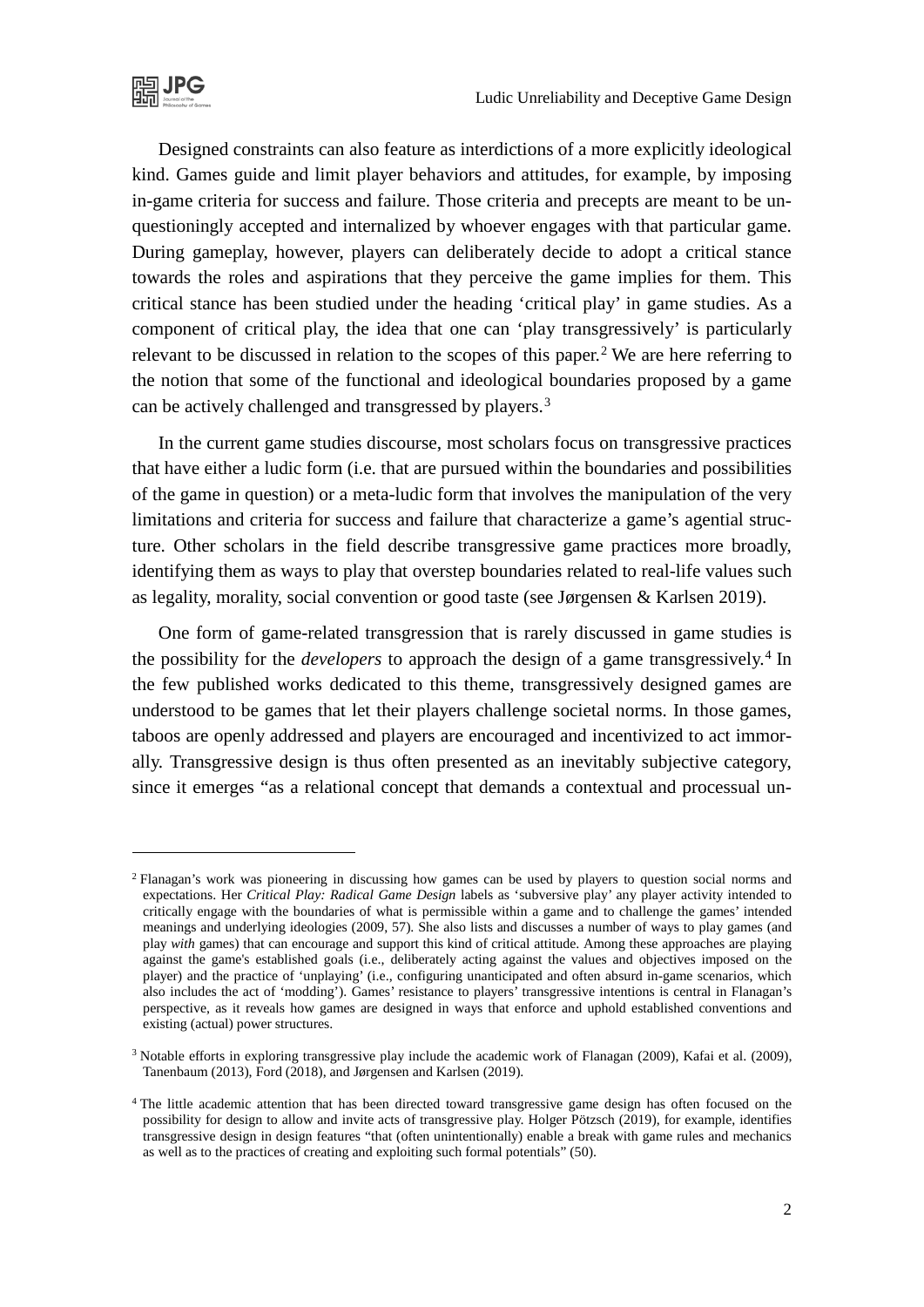

derstanding of the phenomenon in question. Transgressivity is that which is perceived as such by someone in some context" (Pötzsch 2019, 49).

In this article, we do not focus on transgressive design understood as an attempt to willfully ignore or overstep social, moral, or personal boundaries, but rather as the deliberate subversion of established game design conventions. We will explore, instead, cases in which the designer voluntarily acts against the values and conventions enforced by the idea of 'best practice'. Precursors of this approach to transgressive design are found in Douglas Wilson and Miguel Sicart's (2010) paper "Abusive Game Design" and Jose Zagal et al.'s (2013) article "Dark Patterns in the Design of Games". Both texts focus on design practices that call into question the tenets of player-centered design (a paradigm which values clarity, consistency, and fairness in the presentation of in-game content). The two articles listed above propose design perspectives that, in different ways, oppose the fundamental assumption of user-centered design, which states that the designed objects and functions should cater to the users' desires and expectations (see Fullerton 2008, 2). While Wilson and Sicart propose to understand games as mediators of a personal relationship between the player and the designers (a relationship that can be ambiguous and even abusive), Zagal et al. focus on game features that intentionally go against players' interests, often without the player's awareness or consent.

Our focus in this text is on a specific subcategory of transgressive design that significantly diverges from the two perspectives outlined above. The original approach we are presenting here makes use of the notion of the 'implied designer'[5](#page-2-0), that is the conceptualization of the designer constructed by the player on the basis of her evolving interpretation of the gameworld (Van de Mosselaer & Gualeni 2020). Building on this notion, we will present and discuss the idea of *deceptive game design*. As will be explained in the next sections, our approach understands design decisions as deceptive when they are deliberately intended to misguide the player in her construction of the implied designer. Moreover—to be recognized as deceptive design decisions in the sense we are proposing here—these acts need to be carried out by the actual designer *to serve the interests of the player*. In other words, in deceptive design the designer deceives the players in order to provoke certain aesthetically valuable emotional responses in them—typically surprise, confusion, excitement, estrangement, as well as various combinations of such responses.

<span id="page-2-0"></span><sup>5</sup> Although the implied designer is discussed in this article in the singular form, collaborative works of fiction such as movies and digital games are often the products of distributed authorship (Gualeni et al. 2019). Following Gregory Currie (1990, 11–12), we argue that it is unproblematic to posit one implied creator even in such cases. Like Currie, we understand the notion of the implied author to refer not to an actual person, but rather to the sum of the creative intentions that the reader perceives to lie at the basis of a creative work.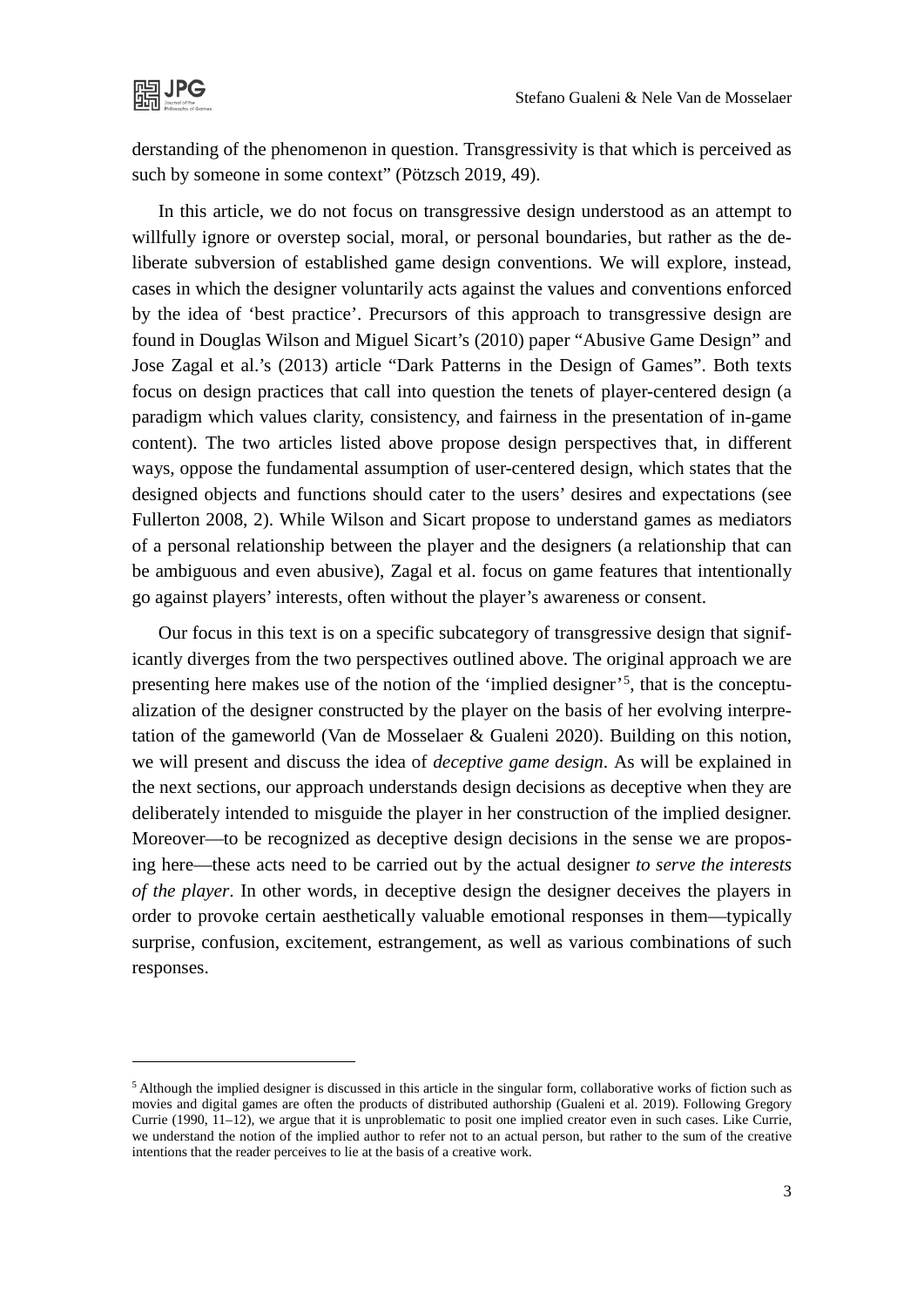

In the upcoming sections, we will present and discuss opportunities to design deceptively in both the paraludic and the ludic components of the game artefact. Among the various expressive possibilities that can be pursued with deceptive design, we will particularly focus on its potential to estrange the players and to stimulate them to adopt critical or meta-reflexive attitudes.

#### **Games as Intentional-Communicative Artefacts**

To articulate the understanding of deceptive game design presented above, we propose to understand games as belonging to the category of 'intentional-communicative artefacts' (see Currie 2011, 6): they are created with the intention of being apprehended, used, and enjoyed in specific ways. As intentional-communicative artefacts, games and video games are designed to communicate the developers' intentions to their users in a variety of ways that can be explicit and implicit (see Nguyen 2020, 130-140). This perspective is central to our 2020 paper "The Implied Designer and the Experience of Gameworlds" (Van de Mosselaer & Gualeni 2020), where we present the notion of the implied designer in analogy to the 'implied author' in literary theory. In that text of ours, we introduce the implied designer as

the conceptualization of a designer that the player constructs on the basis of their dynamic interpretation of the gameworld. To this inferred figure, the player ascribes all those intentions that they think lie at the basis of the creation of the gameworld in question.

To better understand this notion, it is fundamental to highlight that the aspirations and quirks of an implied designer are inferred by the player first and foremost from elements and qualities of the designed artifact. Inferences about what the designer wants and means are primarily derived from experiencing the gameworld (together with its interfaces, menus, and so on), as well as from paraludic materials such as trailers, advertisements, box art, and user manuals. In addition to the evidence offered by the observable qualities of the game artefact, the player also pieces together the intentions of an implied designer on the basis of the player's own sociocultural background, her level of game literacy as well as her subjective sensitivities and preferences. In the field of narratology, Wolf Schmid (2009) similarly discusses the figure of the 'implied author' as emerging from both objective and subjective elements of one's relationship with a creative work:

On the one hand, it has an objective component: the implied author is seen as a hypostasis of the work's structure. On the other hand, it has a subjective component relating to reception: the implied author is seen as a product of the reader's meaning-making activity… At any rate, it must be remembered that, like the readings of different recipients, the various interpretations of a single reader are each associated with a different implied author. Each single reading reconstructs its author. (162)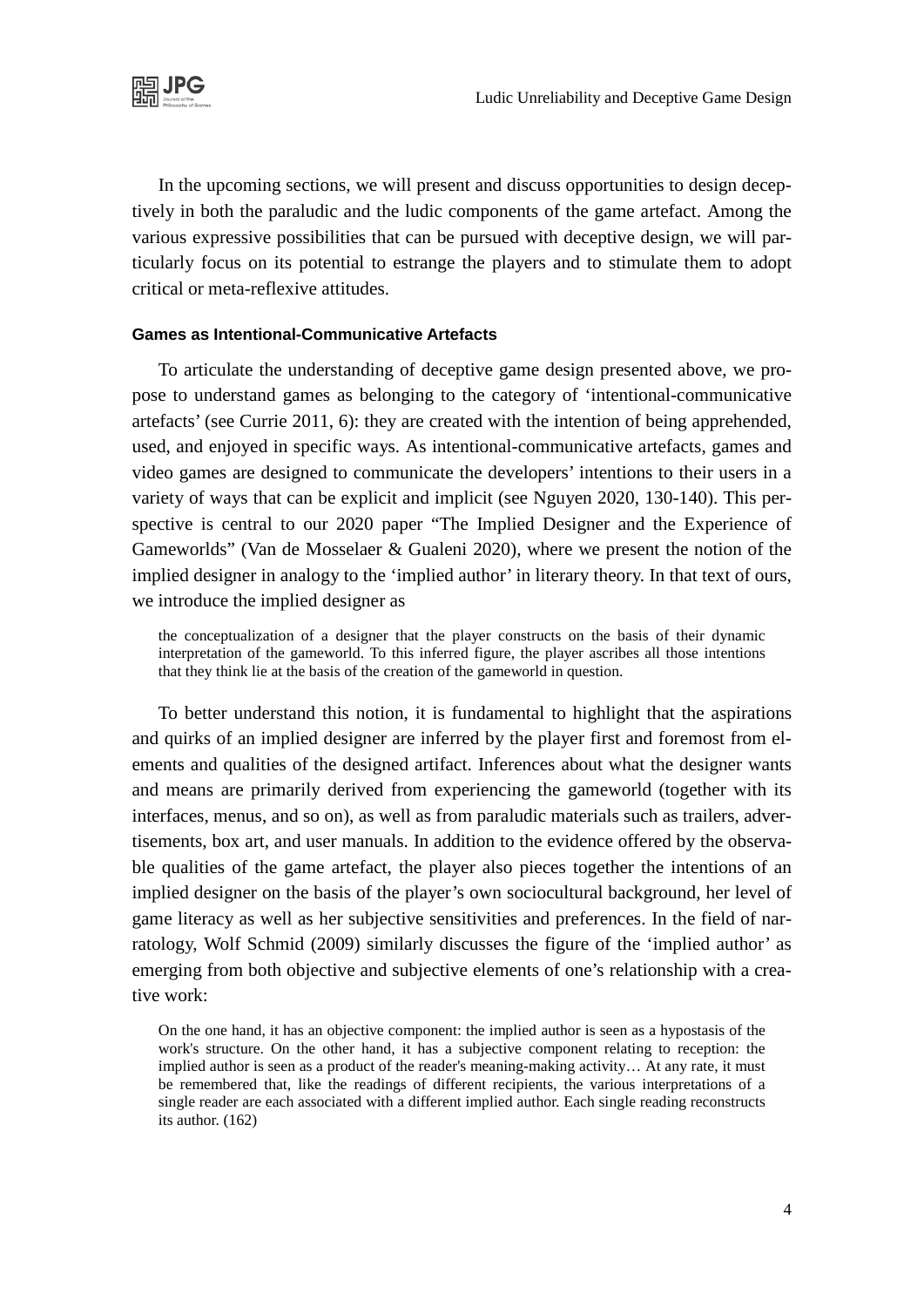

In agreement with Schmid, in our 2020 paper we argued that a specific implied game designer is constructed by the player during each play session. As already mentioned, we considered the elements and qualities of a gameworld as the primary indications of the designer's goals and aspirations (Van de Mosselaer & Gualeni 2020). Some of these intentions can be explicitly presented in the game, for example in the case of pop-up text boxes that inform players about what to do and where to go to complete a certain in-game task. Similarly, non-player characters (NPC's) can teach players how to control their in-game avatars, how to organize their belongings into the inventory, how to perform advanced fighting techniques, and so on. Other clues about the gameworld and its meaning can be more subtly embedded in the gameworld: a path of blood spatter on the floor can give players hints as to what might have happened in a room, an impending sense of danger, and information as to where the player might need to go next. Similarly, the presence of enemies that are too difficult to defeat usually imply that the players are supposed to first increase their fighting skills in less threatening areas of the gameworld. Also, the fact that the game rewards players for certain actions (for instance in the form of in-game currency or experience points) offers itself as an evident indication that those actions are to be considered desirable and worthy of repetition. All these ludic traits and elements can thus be interpreted as clues about how to understand the gameworld and how to behave within it, and this is possible precisely because players perceive these elements to be purposefully designed. The intentions of the designer are implied in these aspects of gameplay and guide players' behaviors and the formulation of their in-game objectives.

In our 2020 paper, we specifically approached the concept of the implied designer from the perspective of the player, investigating how her level of game literacy is a factor in how she infers the implied designer. In this article we will instead focus on how actual designers can make expressive use of the figure of the implied designer. In other words, in this text we will address how actual game designers can manipulate and influence players' construction of the implied designer in order to confuse, surprise, and even alienate them. As we are going to argue below, this is pursued by the actual designer through the projection of certain (misleading) intentions via the game artefact.

Within design studies, it has been argued that the effectiveness of a certain design can be judged by the degree to which the intentions of the designers and the interpretations of consumers correspond (see Kazmierczak 2003, 48-49; Crilly et al. 2008, 439). Indeed, in a general sense, we might say that the success of an intentionalcommunicative artefact depends on how well it can convey its intended function to its users. If we apply this criterion to the design of digital games, and rephrase it in terms of the implied designer, we can say that digital games should ideally be designed in a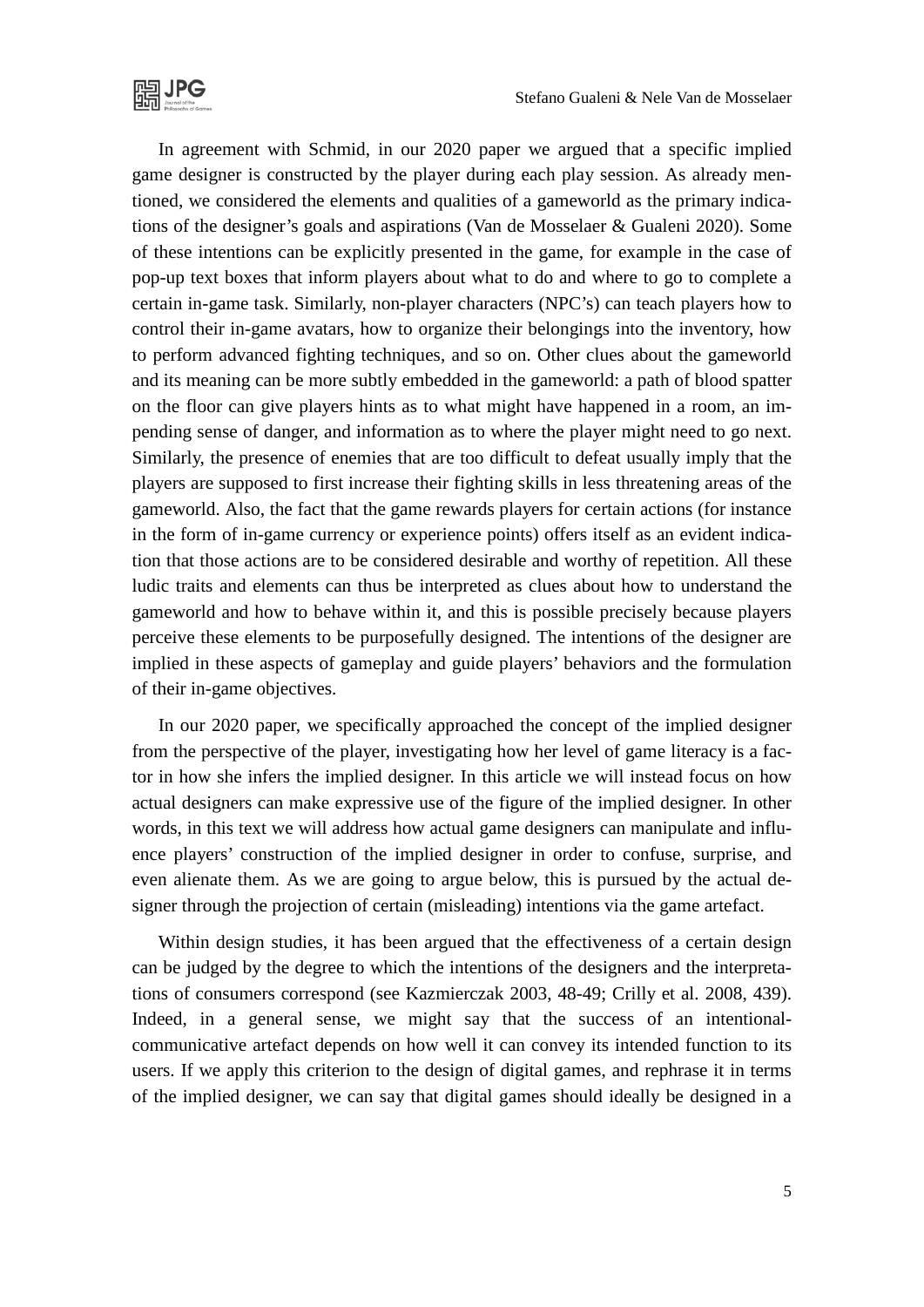

way that makes it likely that the players infer the intentions of the implied designer in a manner that reliably inform them about how the game functions.<sup>[6](#page-5-0)</sup> In the upcoming sections of this article, we will examine this design principle by investigating cases where actual game designers did not (or failed to) adhere to it. We argue that these cases constitute examples of 'ludic unreliability', and we will show how game designers often intentionally set up ludically unreliable game scenarios. More specifically, we will discuss the aesthetic and critical value of these willful transgressions of the canonical objectives of intentional-communicative design. With that aim in mind, the final sections of this article will analyze paradigmatic games that deliberately project misleading designer's intentions.

#### **Ludic Unreliability**

1

Ludic unreliability occurs when a game signals certain possibilities and functionalities that diverge from how the game actually functions. In other words, a ludically unreliable game does not function in the way the player would reasonably expect. As discussed in the previous section, these expectations are conceptually bundled in the figure of the implied designer, by which the players infer and refine in their relationship with the gameworld, its associated paraludic material, and relevant information made available online by the community of players (see Van de Mosselaer & Gualeni 2020). We identify two distinct types of ludic unreliability:

- Unintentional unreliability (i.e. accidental sources of unreliability in games, such as mistranslations, programming mistakes, glitches, and so on)
- Intentional unreliability (i.e. unreliable game elements deliberately designed to be part of the game experience.)

Although this article focuses on the second category, we deem it useful to first explain what is meant by 'unintentional ludic unreliability', since it clarifies the specificities of the intentional variant.

Unintentional ludic unreliability consists of an accidental divergence between projected creative intentions and the way a game actually functions. As discussed above, such divergences are generally undesirable, as they might compromise players' appreciation of a certain game. Ideally, "designers must actively attempt to influence consumer

<span id="page-5-0"></span><sup>6</sup> To anticipate and address the potential criticism that this paper takes an approach tainted by the 'intentional fallacy', we want to clarify that our claim is not that games are in any way fixed or limited by the actual intentions with which they were created. We do not intend to propose that game interpretation is, or should be, influenced by the actual intentions with which a game was created. We argue, instead, that players understand in-game events and situations on the basis of the intentions *they believe or infer* to lie at the basis of the game's creation. In that sense, the perspective we present here is compatible with the idea within design studies that it is important for designers to anticipate how their product might be interpreted, as it is interpretation rather than intention that determines how that artefact will be used (see Crilly et al. 2008).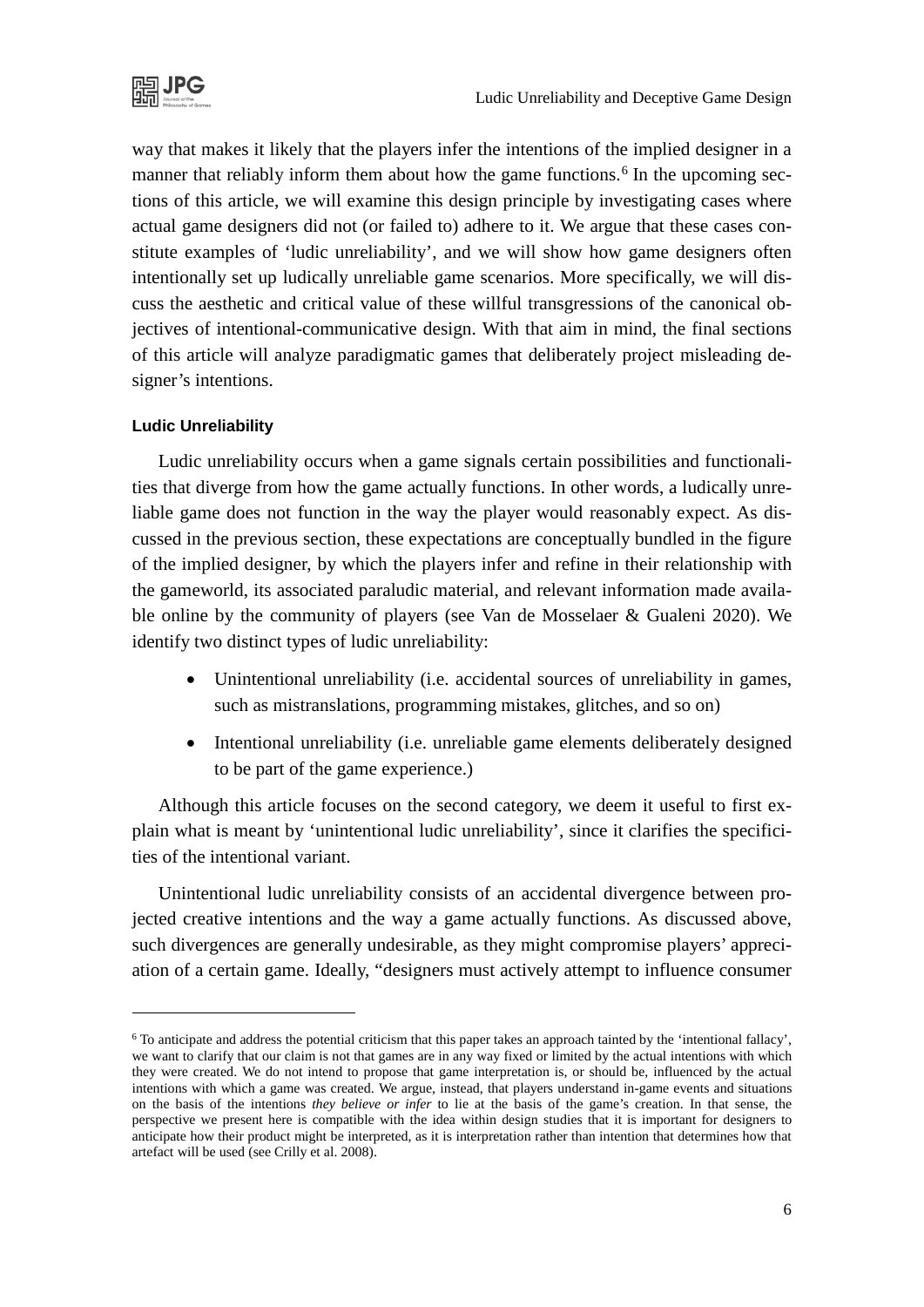

interpretation, and anticipating those factors that might lead to problematic interpretations is an important part of that process" (Crilly et al. 2008, 439). The best efforts on the designers' part notwithstanding, ludic unreliability can still occur due to design choices that give rise to ambiguities and misinterpretations, because game functionalities were insufficiently tested, or due to poorly translated instructions or in-game hints.

One example of unintentional ludic unreliability can be observed in FromSoftware's *Sekiro* (2019). Near a particular temple in this game, the player-character (Sekiro) meets an old woman asking for rice. At that point in the game, the player has nothing to offer her. Later in the same level, however, Sekiro happens upon a merchant selling an item called 'five-color rice'. When the player buys this item and returns to the woman, there is no dialogue option to offer her the 'five-color rice', nor does she react to the 'fivecolor rice' being thrown all over her. She simply continues to ask for rice. The problem with this in-game scenario is that the 'five-color rice' is an item that the player can use to create waypoints in the gameworld, rather than the quest item needed here. In this case, ludic unreliability is caused by the game inadvertently suggesting a course of action to players that is not only ineffective, but also not addressed by the developers in terms of in-game feedback.

A game experience can also be unreliable because of mistakes and confusing information that do not pertain directly to the gameworld in question, but rather to its paraludic material. One glaring example of this kind of unreliability can be found in the manual for the NES version of the action-adventure digital game *The Legend of Zelda* (Nintendo EAD 1987). The manual claims that Pols Voice, an enemy in this game, has a weak point: "he hates loud noise" (Nintendo EAD 1987, 36). Originally, this was intended to be a clue for the Famicom version of *The Legend of Zelda* (Nintendo EAD, 1986), in which Pols Voices can be killed by yelling into a microphone that was embedded in the console's controller. As the NES controllers were not equipped with a microphone, it was impossible to kill these enemies by producing loud noises in the actual world. Unfortunately, the manual was not adjusted for the NES version of the game, thus puzzling players with this mysterious hint. As a result, some players thought that the sound from the flute-like in-game item called a 'recorder' could dispense with the annoying Pols Voice. Playing the recorder in the world of Hyrule has, however, no effect on these enemies.

These examples show that ambiguity and unexpected behavior are undesirable in games and that the developers should do their best to try to avoid them. Reliably projecting consistent and unambiguous intentions on the part of the designers and efficiently informing players about how the game functions are central tenets of good, playercentered game design. These traits and qualities are customarily considered particularly desirable in the design of a game's tutorial sections and in the initial phases of the play-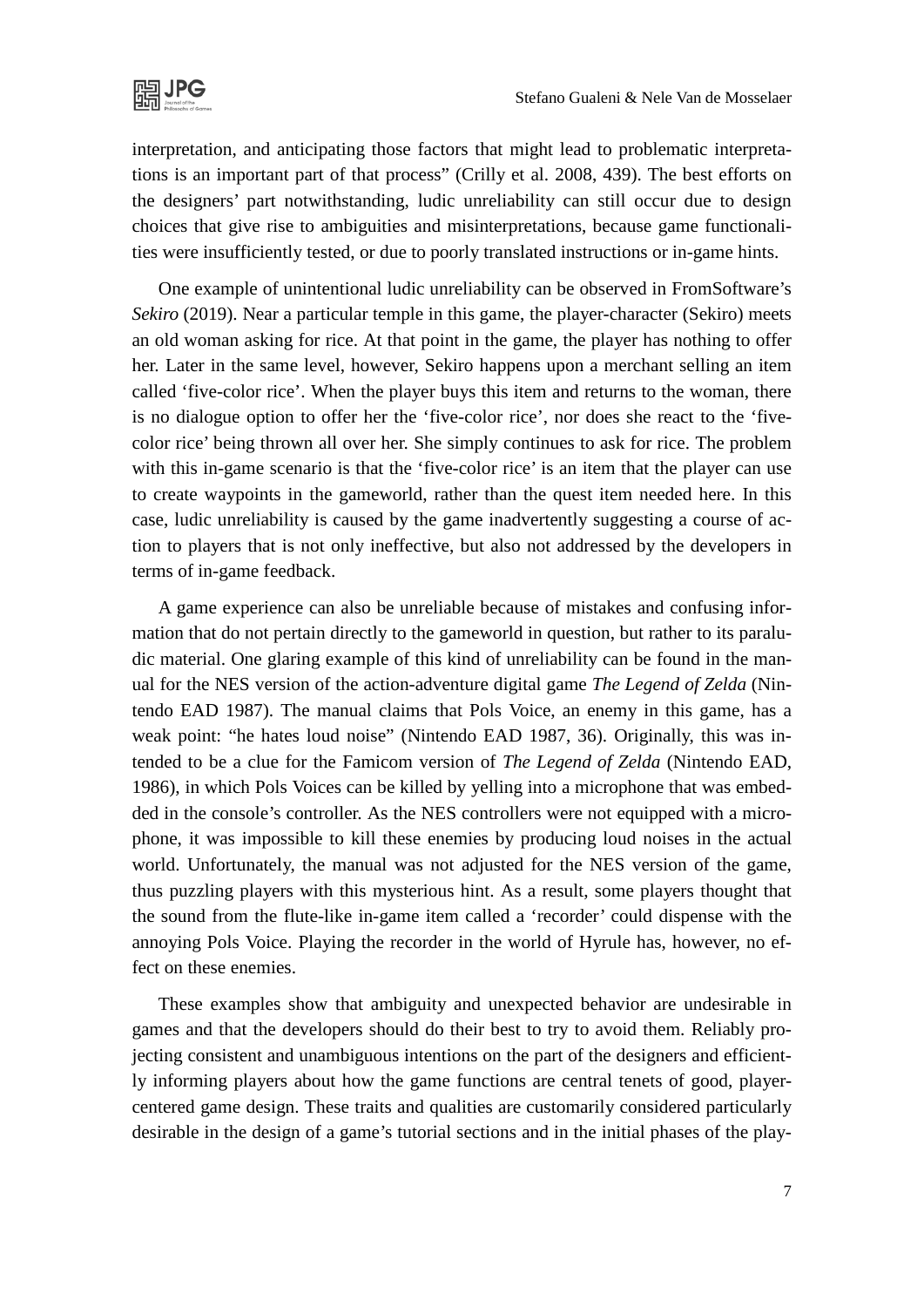

er's engagement with a gameworld, where it is vital that new players are provided clear information and well-defined purposes.

And yet, designers sometimes deliberately choose to project intentions that diverge from how their game actually functions and/or from its ostensible criteria for in-game success. Unlike the kind of ludic unreliability that occurs accidentally, intentional ludic unreliability need not hinder or degrade the experience of the game, but can contribute to it. By making purposeful use of ludic unreliability, game designers can influence players to act and feel in particular ways within (and toward) a gameworld. They might, for example, put players in unexpected or surprising situations by implying certain intentions on the part of the designer that are later proven false or inaccurate. Deliberate ludic unreliability can be used in many ways with a variety of expressive outcomes, including tricking players into investigating meaningless clues—for example by designing red herrings into the game—or making a game feel more challenging by exaggerating the magnitude of the threats that players will have to face.

As already clarified in the introduction, we propose to call design that causes intentional ludic unreliability *deceptive game design*. Before venturing into the various expressive possibilities for deceptive game design and exploring some paradigmatic cases, it might be important to emphasize that one of the experiential effects of artefact unreliability most often discussed—regardless of its intentional or unintentional constitution—is that of a communication breakdown which leads to user estrangement (see Crilly et al. 2008, 441; Gualeni 2019). In those moments, the user (or in our case the player) becomes more acutely aware of the medium that is being used and of one's own conventional expectations towards it (ibid.). Accordingly, game designers can deliberately implement deceptive decisions within their games with the goal of shocking and alienating players. They can do this by manufacturing game malfunctions or by exhibiting the artificiality or 'constructedness' of the gameworld, thus breaking players' expectations towards the consistency and trustworthiness of this gameworld. We are referring, for example, to situations where the narrative of a digital game breaks the 'fourth wall', or when a game deliberately displays debug information or background geometry, or triggers visual or auditory glitch-alikes (see Gualeni 2019). As we will explain later, by exposing the artificiality and technical setup of digital games, deceptive game design can stimulate the emergence of "critical and/or satirical perspectives on the ways in which digital games themselves are designed, played, sold, manipulated, experienced, and understood as social objects" (Gualeni, 2016).<sup>[7](#page-7-0)</sup>

<span id="page-7-0"></span> $<sup>7</sup>$  In the field of game studies, the possibilities for games to encourage meta-reflexivity (or 'self-reflexivity') have</sup> previously been discussed by Rapp (2007), Gualeni (2016), Bonello Rutter Giappone (2017), and Waszkiewicz (2020).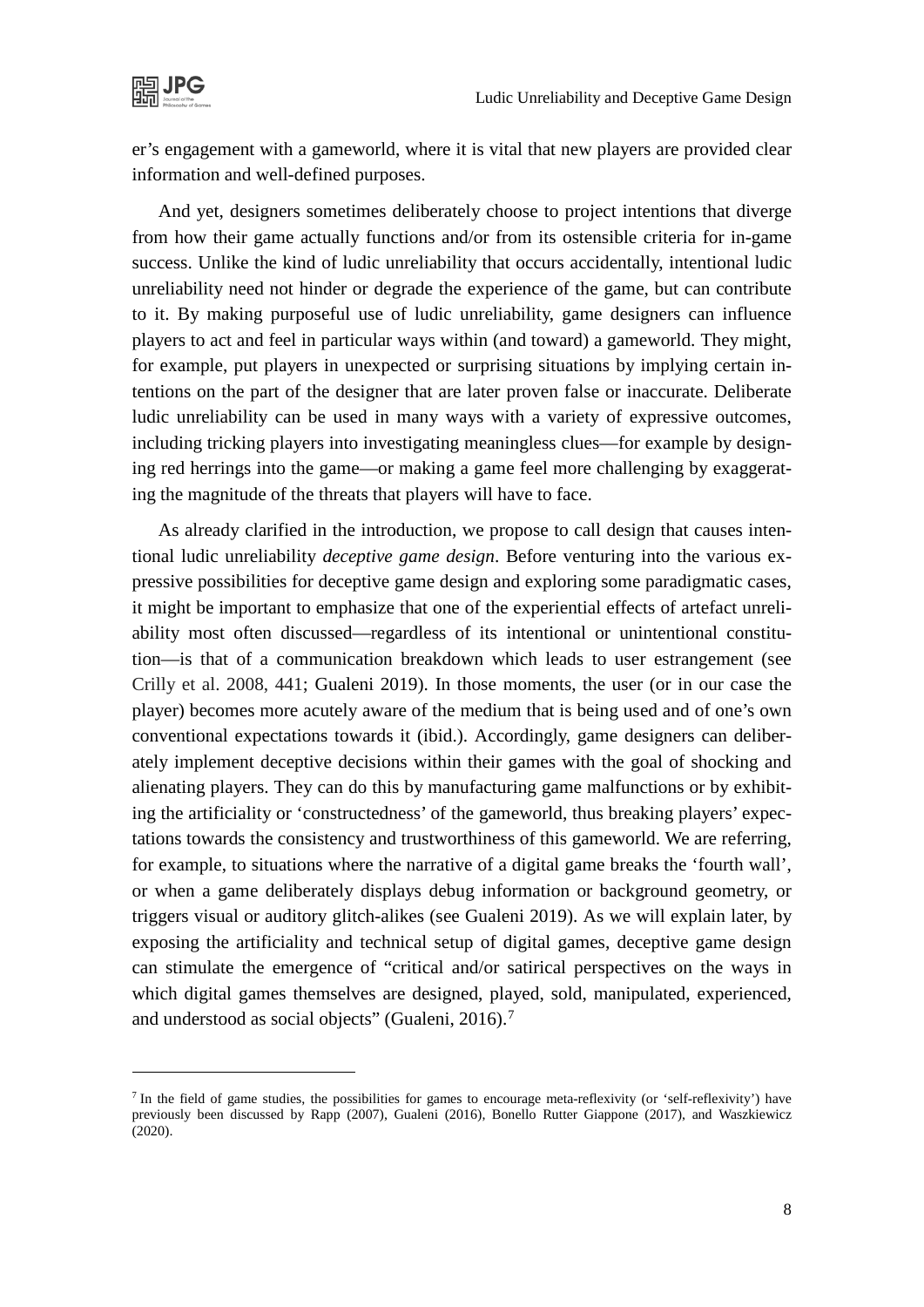

#### **Deceptive Game Design**

We consider a design decision deceptive when it is meant to deliberately mislead the player concerning the meanings or functions of some elements of the game by projecting specious designer's intentions. Deceitful information and hints can potentially be implemented in any component of the experience of gameplay: what players are allowed to do in the gameworld, what they will be rewarded for, which narrative path they should follow, and so on. Deceptive design decisions, in other words, transgress the tacit agreement between players and designers that the game discloses an interactive gameworld that the players can trust and buy into.

In the specific and benevolent way we are discussing deceptive game design, however, the transgression is not malicious, but is meant to produce desirable experiential and emotional effects on players. Our approach to transgressive design thus significantly differs from the 'abusive' or 'dark' design practices discussed above. Like abusive design and dark design, however, deceptive design also relies on a degree of dishonesty on the part of the actual designer.

To refine and add detail to the way we are proposing to frame deceptive design, we introduce a taxonomy of deceptive design practices that considers how the designed deception features in the context of player experience. We propose a distinction between:

- design deceptions in which the deceit (the 'lie') itself serves a game-related purpose, and
- design deceptions in which it is the *revelation* of the dishonesty (the admission of having 'lied') that is intended to affect the players.

In the first category, *covert deceptions*, it is the deceitful content of the game that affects the player. In the second category, that of *overt deceptions*, players' experiential and emotional relationship with the game is transformed by the game's own disclosure of having misled them. More simply put, overt deceptions primarily affect players through the in-game admission that the game itself was deceitfully designed.

#### **Examples of Covert Deceptive Design**

In the case of covert deceptions, the creative intentions projected by a game diverge from how that game actually functions. We are not claiming that covert deceptive design decisions need to remain hidden from players throughout gameplay. Rather, transgressions in this category can be recognized as having an emotional effect on players as long as they are unaware of the deception. While players are ignorant of their deviousness, covert deceptive design decisions can make gameplay more thrilling, more meaningful, and often also less frustrating.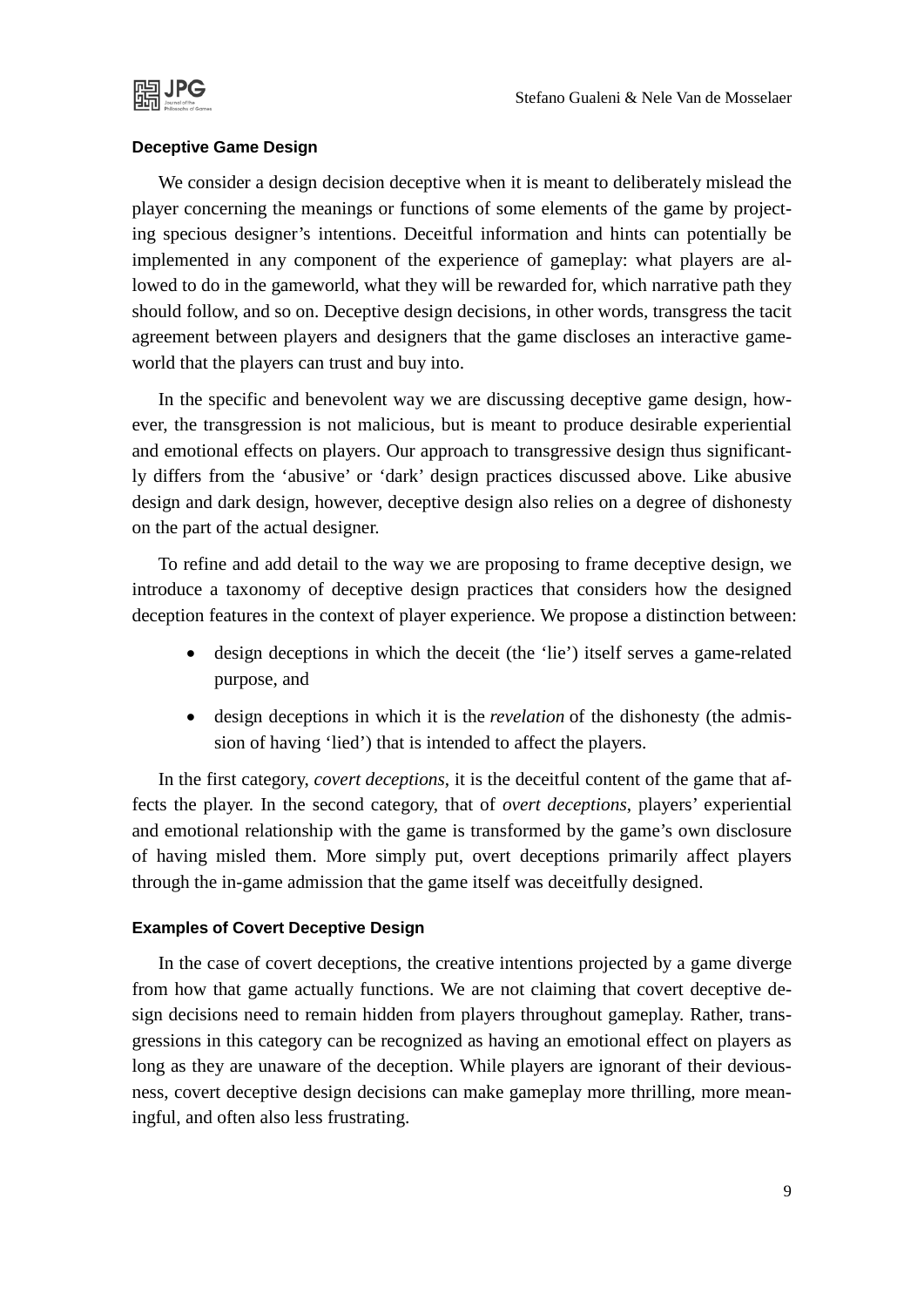

A clear example of a deception that is effective as long as the player is unaware of having been deceived is found in Ninja Theory's 2017 fantasy action-adventure digital game *Hellblade: Senua's Sacrifice*. In *Hellblade*, a deliberately deceptive design feature is presented to the player in the opening section of the game, after the first, scripted death of the player-character Senua. Throughout gameplay, Senua is either hallucinating or experiencing dissociative events, and, during this initial scripted section, one of the voices in her head informs her (and the player) that 'dark rot' (or 'the darkness') has taken hold inside her. This sickness will keep spreading from her arms toward her head—"the seat of the soul"—until nothing is left of her. This scene, taking place just after the first scripted death of the character, is a strong suggestion of the existence of a permadeath mechanic, implying a risk that the player may irrevocably lose their progress, together with Senua's sanity, should the player let her die too many times (see Figure 1). The game does not, however, actually feature a permadeath mechanic or any long-term penalties for frequent in-game deaths. The deceiving information was planted by the designers to add *gravitas* to the player's actions, with the objective of increasing their emotional engagement with the game's outcomes and with one of its central narrative themes—mental illness.



**Figure 1. A screenshot of** *Hellblade: Senua's Sacrifice* **(Ninja Theory 2017)**

Here, the purpose of the deception is precisely the uncertainty it instills within the player, who needs to figure out how this mysterious 'dark rot' will affect them. This particular deception is never revealed to the player during the gameplay, but the fact that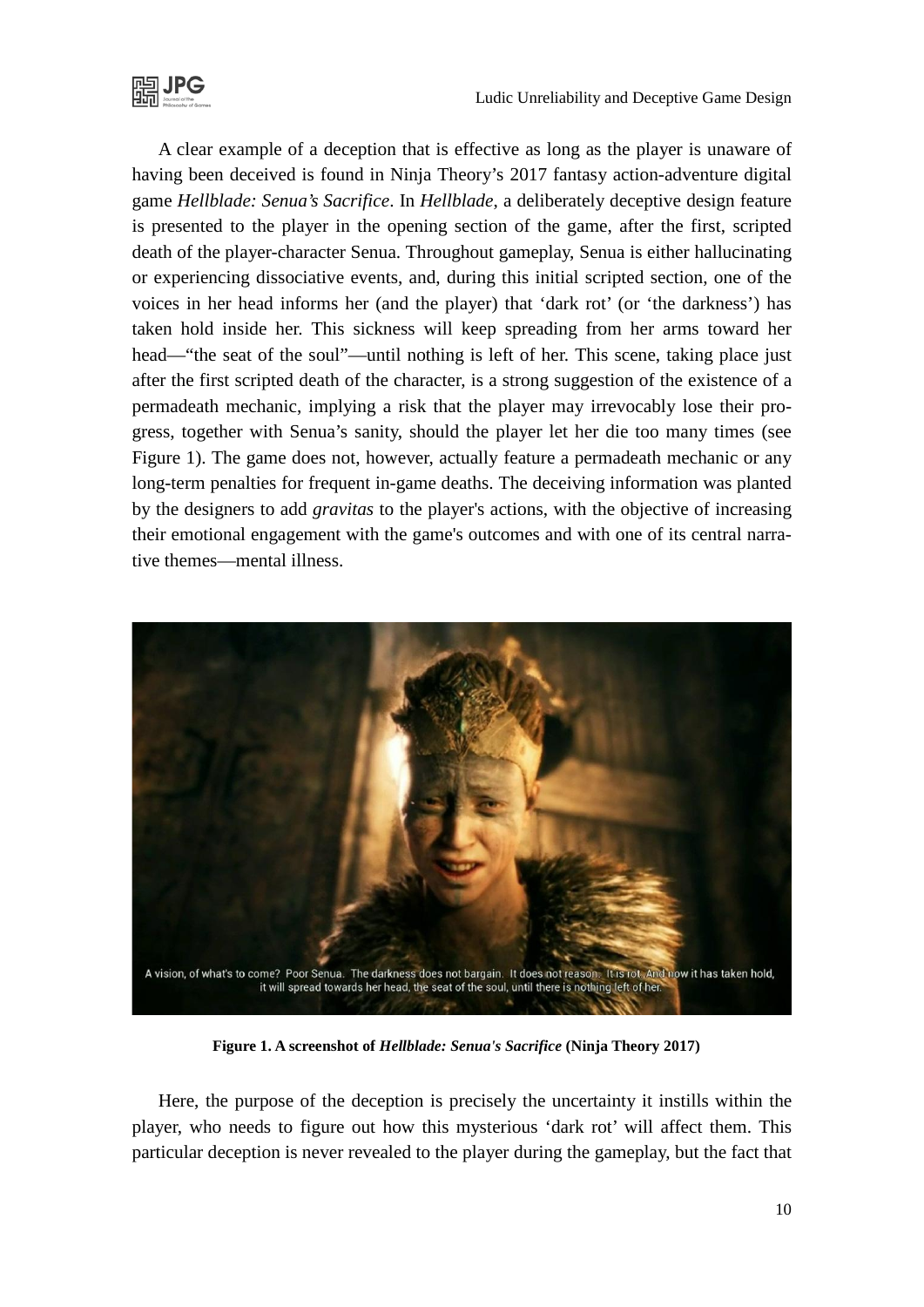

the permadeath mechanic is not part of the game can be either intuited by players or found in online interviews and discussions about the game. "A large part of mental illness—psychosis in particular—is about fear", explains *Hellblade*'s creative director Tameem Antoniades:

We were looking for ideas of how you introduce fear, and one of those ideas was the permadeath mechanic. It's the only time we're very explicit about what will happen to you in the game. […] But it's your interpretation as a player that taints the meaning behind it. That's something we wanted to do on purpose, because with mental illness it's your frame of mind that interprets the world, and that can cause you distress. (Purslow 2017)

A second example of deceptive design that elicits a certain effect while remaining concealed from the player is found in the independent digital game *Waldo.io* (Big Breakfast Collective 2019). Upon launching, the game prompts the player for the username they intend to use. After a username has been inputted, the game connects to the internet and automatically looks for an available multiplayer match. The username chosen by the player soon appears among those of their competitors in a game lobby (see Figure 2).



Find Waldo Before the Others!



**Figure 2. Two screenshots of** *Waldo.io* **(Big Breakfast Collective 2019) showing the design elements meant to mislead the players about the kind of playful interactions they are about to experience.**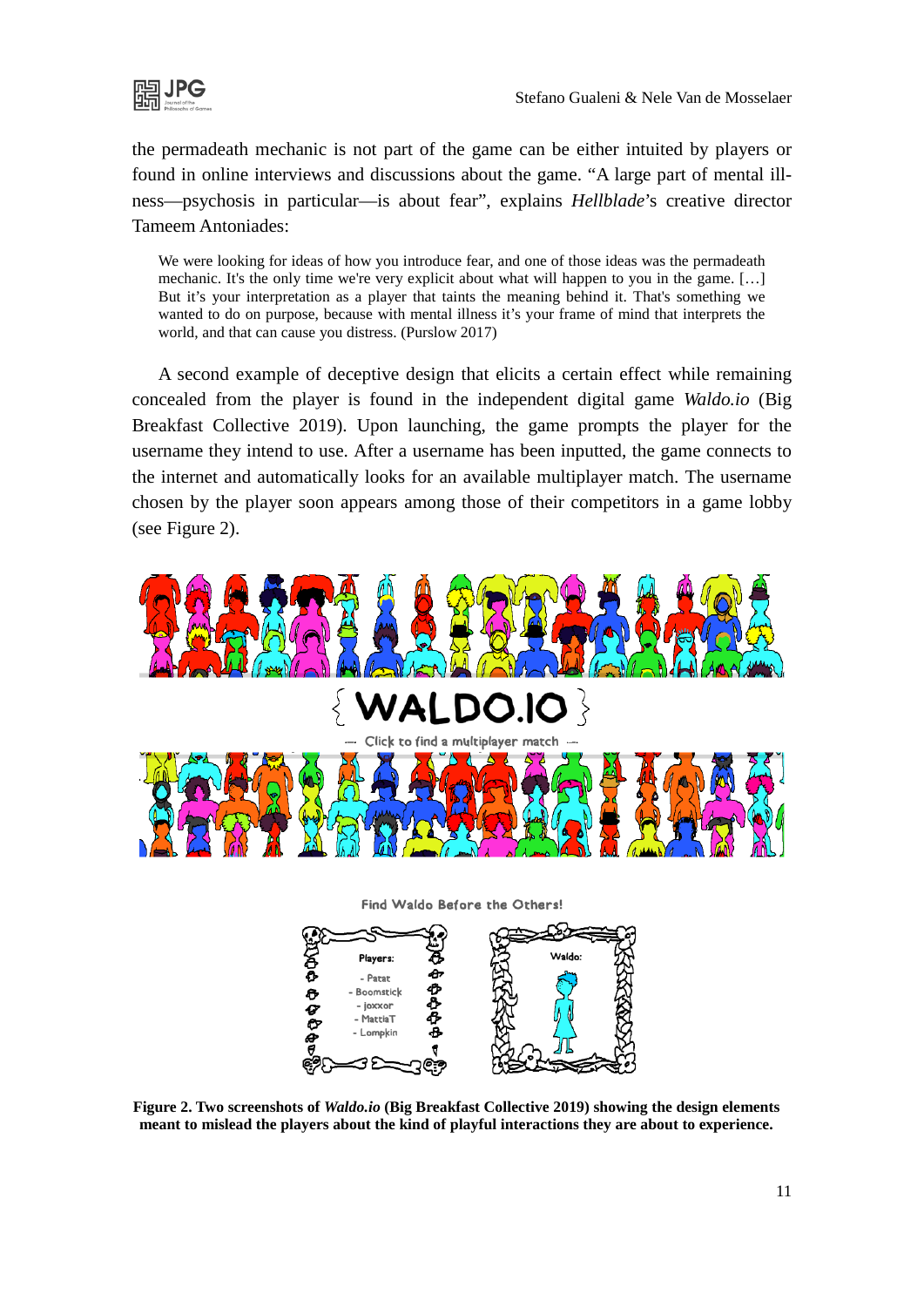

*Waldo.io* is, however, a single-player, hidden-object digital game. The whole preliminary setup of picking a username and entering a multiplayer game lobby are part of the game's deceptive design. On the game's itch.io website, the developers of the game explain this as follows:

There's a fake lobby, and the game generates usernames for everyone but you. We even went out of our way to make sure you can't play without an internet connection… And you know what? The multiplayer feels real. The "other players" are allowed to win, and sometimes they do. (Traverso 2019)

As stated on its dedicated webpage, *Waldo.io* was created to give players the thrilling feeling of interpersonal competition, a feeling that relies on the player falling for this deception, which the Big Breakfast Collective designed in the preliminary phases of the game experience.

Another way for game designers to covertly project deceptive intentions to their players is by lying about the very genre of the game. Such deception can already take shape when players engage with misleading paraludic material. The official promotional trailer of The Fullbright Company's 2013 single-player first-person digital game *Gone Home* is a paradigmatic example of a design deception of this kind. The game's official trailer unsubtly relies on a wide range of tropes characteristic of the horror genre, including a stormy night, an abandoned mansion shrouded in darkness, all the phones being disconnected, mysterious apparitions, and a growingly tense musical score. The eerie and frightening situations promised in the trailer are, however, misleading in terms of the actual gameplay of *Gone Home*. Although the game does indeed take place in a lonely mansion and contains the horror tropes hinted at in the trailer, it is not a survival horror game and does not feature any of the expected threats or dangers. *Gone Home* is an intimate exploration of the stories, feelings, and relationships weaving the protago-nist's family together.<sup>[8](#page-11-0)</sup> This deception does eventually become evident to players who finish the game without ever encountering any of the implied jump scares or lifethreatening situations. By that time, however, the trickery has already fulfilled its purpose of making the gameplay thrilling and tense because of the player's expectation of scary, unexpected events.

Not all design transgressions intended to have an effect on players who are unaware of the deception are meant to add gravitas to players' actions, or to make them feel more fearful and insecure than they would normally be. Some deceptions are covertly present

<span id="page-11-0"></span><sup>&</sup>lt;sup>8</sup> It is not implausible to suppose that The Fullbright Company adopted this transgressive design strategy to make their debut game appealing to a player base they deemed more attracted to action-oriented and conflict-packed titles over what is often pejoratively termed 'a walking simulator'. If this speculation corresponds to the actual motivations, however, the design of the official trailer for *Gone Home* would fit the 'dark' category better than the 'deceptive' one.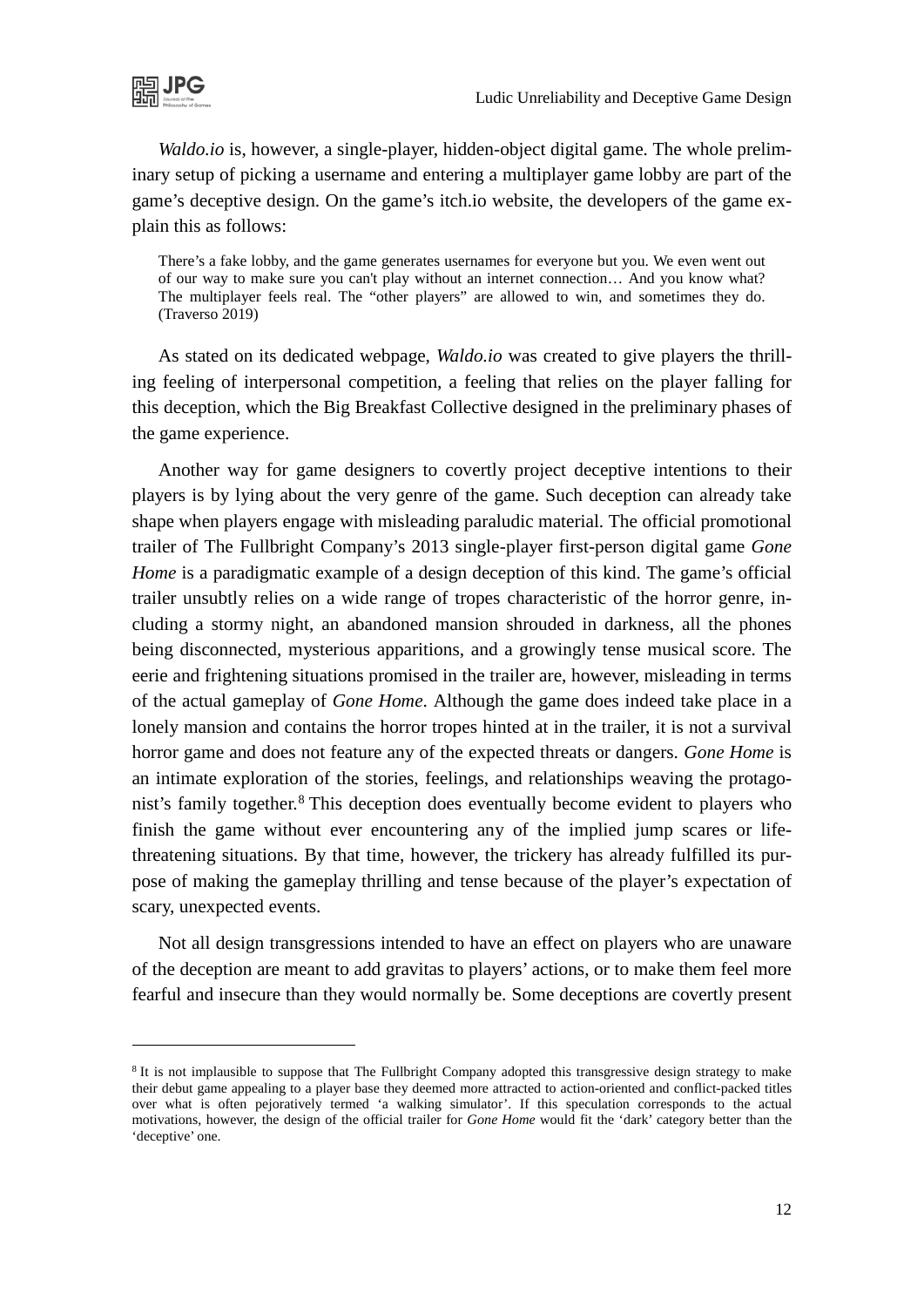

to make players feel more skilled than they actually are. Among those deceptive design features are those cases in which the game underhandedly regulates the difficulty of say—a boss battle or a particularly challenging area of the gameworld, for instance by removing some of the threats or decreasing the threats' damage output. Other game functionalities of the same kind can be recognized in those informally referred to as 'coyote time'[9](#page-12-0) or in features that subtly assist players with their aim. These deceptive features are clearly not meant to damage or patronize the players, or to take advantage of them, rather they are the game design equivalent of 'white lies': small deceptions that make the experience of gameplay smoother and more satisfying for the players.

#### **Examples of Overt Deceptive Design**

In contrast to the examples discussed in the previous section, there are game design deceptions that are revealed to the player during gameplay, and strategically so. This 'coming clean' in the game is meant to have specific emotional and experiential effects on players that stimulate them to reframe and re-evaluate their own understanding of and engagement with—the game

The fantasy action-adventure role playing digital game *Undertale* (Fox 2015) offers several examples of this kind of transgressive design. For instance, the game does not initially explain the true meaning of the game statistics labelled 'LV' and 'EXP' that are shown to the player during fight scenes. In line with the conventions of the roleplaying games (RPG's) genre, LV and EXP are likely to be understood by the player as indicating, respectively, the player-character's skill level and quantity of experience accumulated. In RPG's, the presence of these variables characteristically invites players to engage in activities such as defeating NPC's and hoarding in-game resources, which are pursuits that customarily increase the level and experience values, typically by strengthening the player's chances of in-game success. This initial assessment on the player's part is further reinforced as they observe that the value of the EXP variable increases when killing NPC's. Only later in the game is the meaning of the two variables clarified: LV corresponds to 'Level of Violence', while EXP indicates 'EXecution Points'. The player is then informed that, by heedlessly following conventions, they have pursued morally unacceptable acts of selfishness and viciousness (see Figure 3).

<span id="page-12-0"></span><sup>9</sup> In digital game design, 'coyote time' indicates the presence of a number of frames during which a player-character can still execute a jump after having run off a ledge or a cliff. It was named after Wile E. Coyote (a character in the *Looney Tunes* animated series), who popularized comically unrealistic behavior of this kind.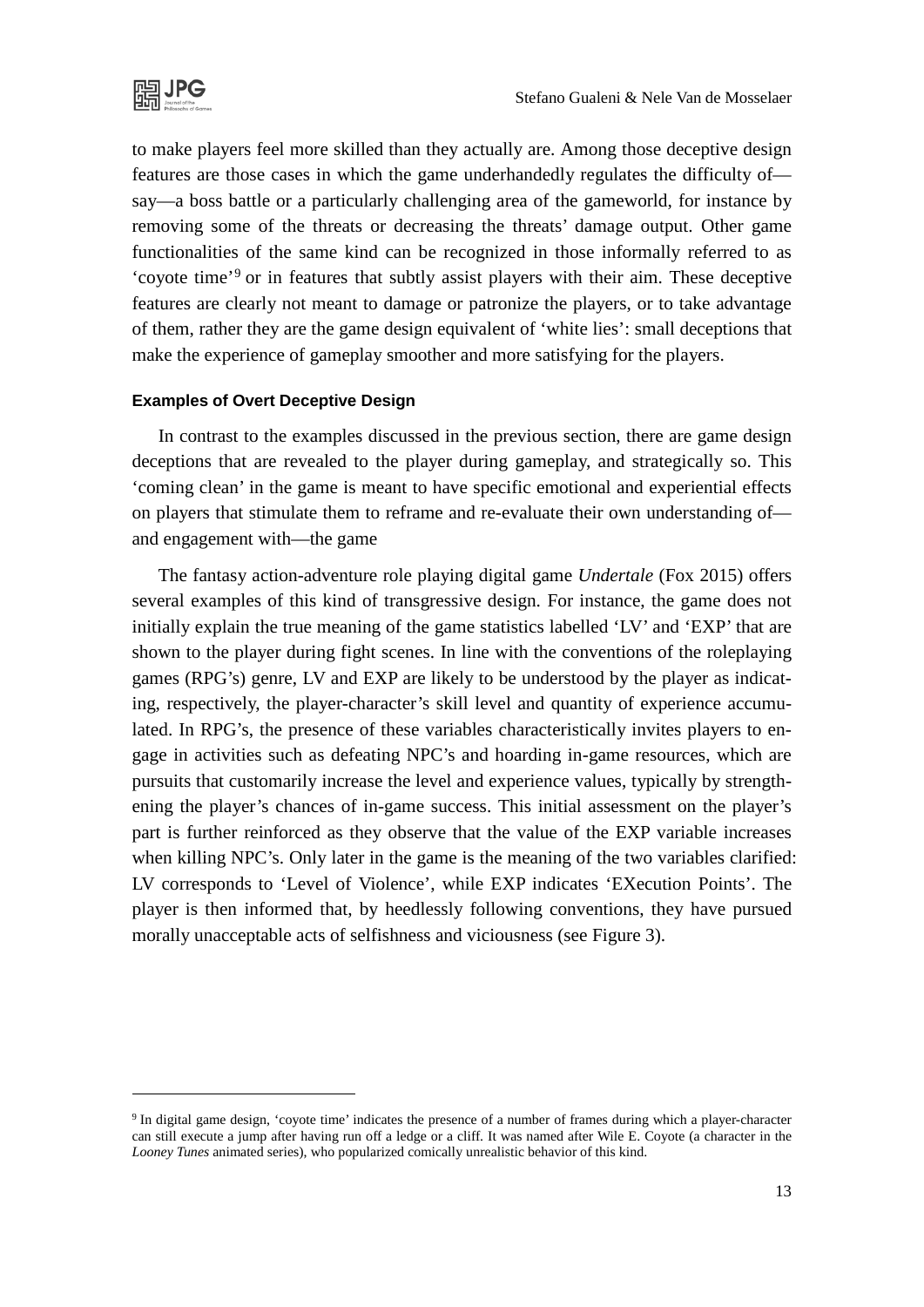



**Figure 3. A composition of screenshots taken from** *Undertale* **(Fox 2015) showing the monologue in which the game finally reveals the intended meaning of the game variable EXP.**

Another example of a revealed design transgression is the infamous marketing baitand-switch involving the central player-character of the action-adventure stealth digital game *Metal Gear Solid 2: Sons of Liberty* (Kojima 2001; Paterson et al. 2019, 82; Youngblood 2017). In the first section of the game, which was also the pre-release demo level and the source of most of the game's marketing material, players control the series' primary protagonist, Solid Snake, who is a former Green Beret and war veteran. The belief that *Metal Gear Solid 2* would be played as Snake was reinforced by paraludic material such as the game box art and the official posters centrally featuring the series' figurehead (see Figure 4). However, only the opening section of the game is actually played as the war-hardened Snake. Throughout the rest of *Metal Gear Solid 2*, the player takes on the role of Raiden, an inexperienced rookie who is treated as an imbecile by his superiors.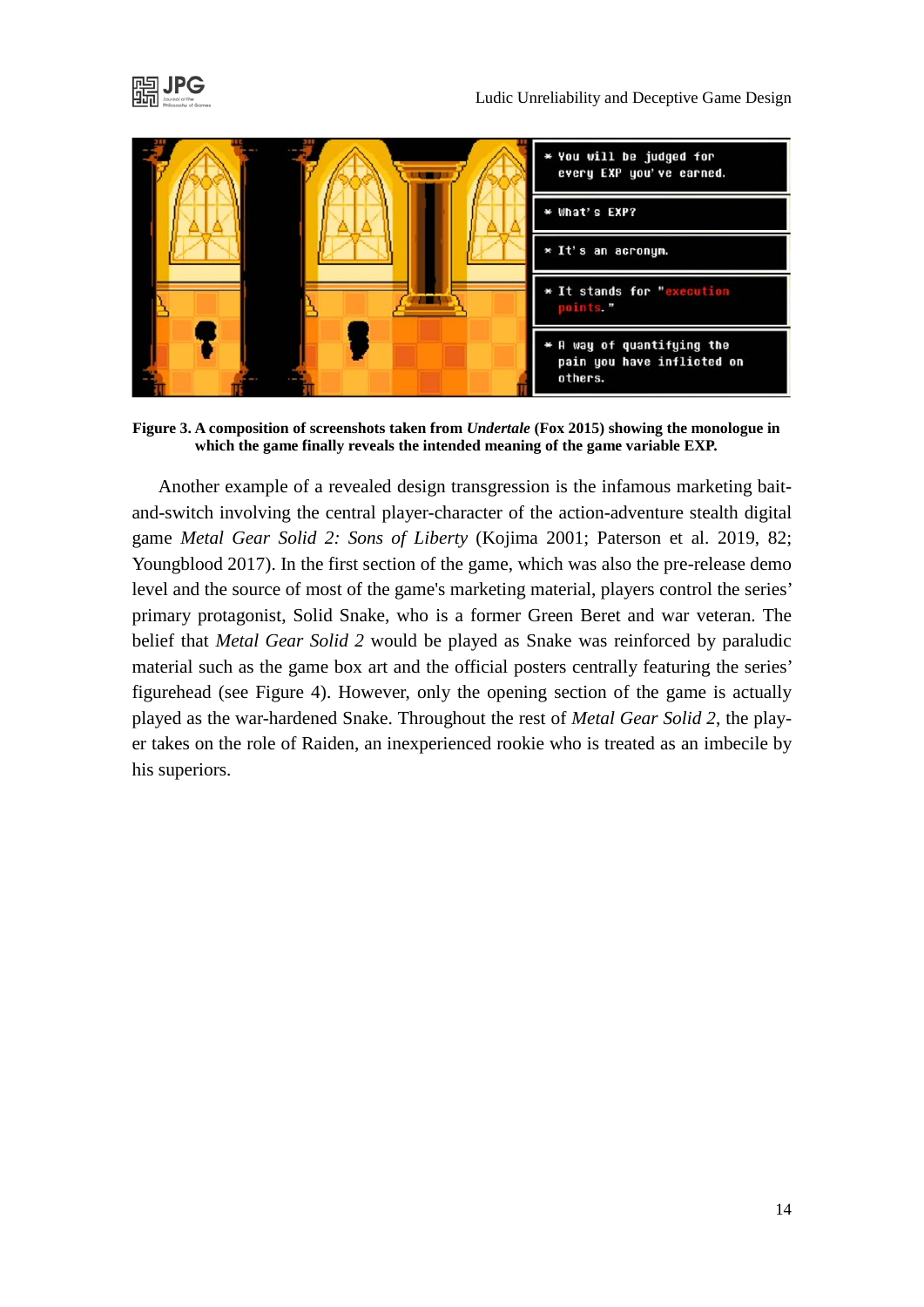



**Figure 4. The box art for** *Metal Gear Solid 2: Sons of Liberty***, with Solid Snake's head depicted in the background and Raiden portrayed in the foreground (Kojima 2001).**

Hideo Kojima, the director and lead designer of the series, was asked in an interview whether he was concerned about the fans' reactions to this design choice. He responded "[n]ot really. In a sequel you have to meet people's expectations, but you also sort of have to go against them and deceive them, I think". (Keighley 2012)

Another design deception intended to have a specific effect on the player when its deviousness is revealed can be seen in the single-player fantasy action RPG *NECES-SARY EVIL* (Gualeni et al. 2013). This experimental game presents a very traditional player interface featuring an energy indication and item slots, suggesting a canonically oppositional and instrumental relationship with the gameworld (see Figure 5).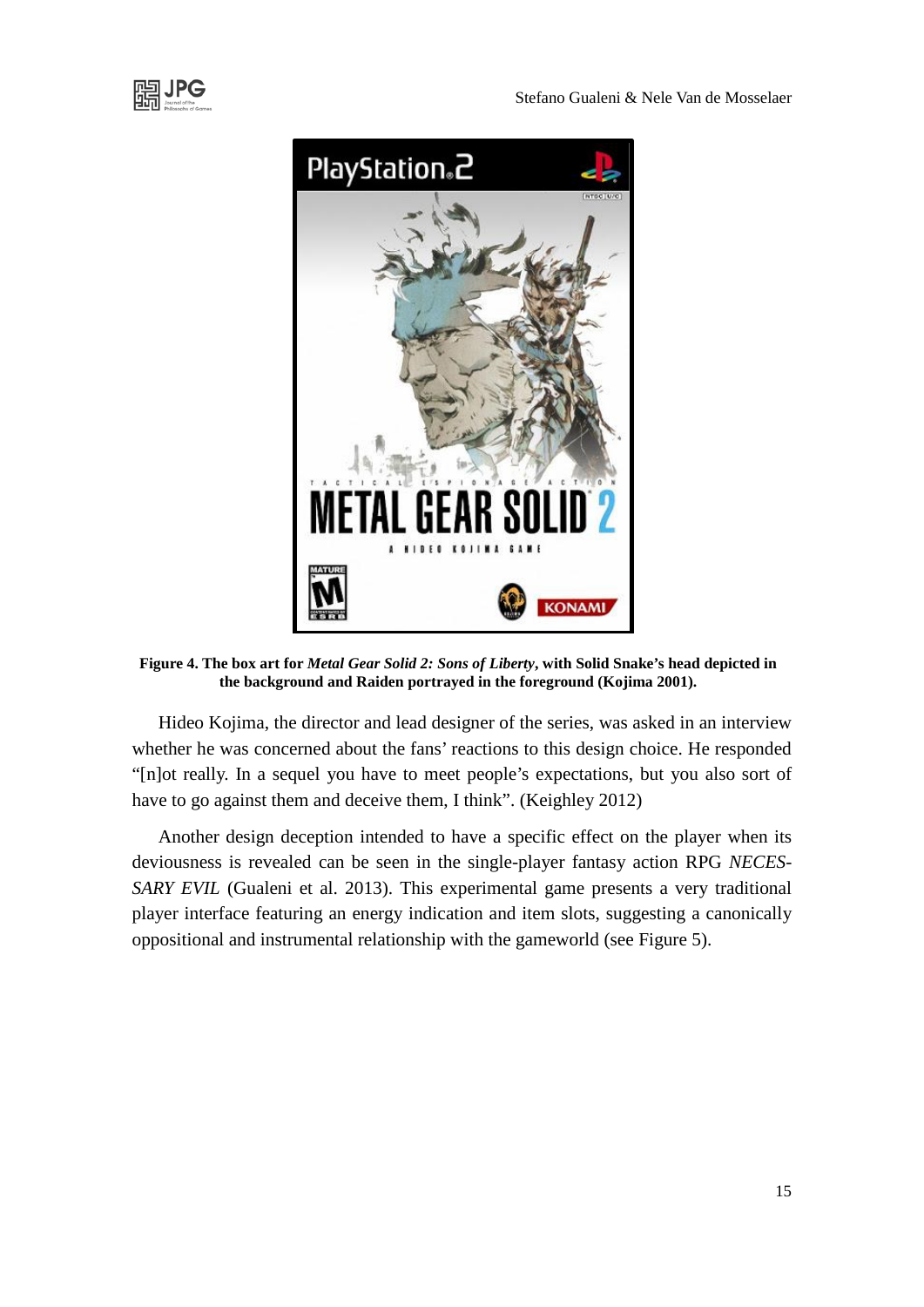





**Figure 5. A Screenshot of the combat phase of** *NECESSARY EVIL* **(Gualeni 2013).**

The interface, however, does not keep track of the health or the possessions of the player-controlled character (a small, horned creature), but rather of those of the bluecaped NPC hero. This second character enters the room only after a few minutes of gameplay, giving the little monster just enough time to wake up and find itself locked inside and without any options to meaningfully interact with the gameworld. Its little red paws cannot open the door, the chest contains nothing for it, and the objects in the room respond to the player's actions as if they were cheap theatrical props**.**

The fact that the interface deceptively tracks the progress of the NPC hero has an expressive role that contributes to the player experience intended by the designer—one in which the player is surprisingly not the center of the narrative of the gameworld. According to the designer, the player will eventually understand that the gameworld is not meant to

[...] be enjoyed or explored by the horned monster. The little monster merely poses a challenge among many others: it is something for the hero to overcome in order to continue on his intrepid quest. These design decisions were meant to elicit a sense of marginality in the players, and to experientially reveal to them what a virtual world feels like when that world is designed around someone else's perceptions, needs, and narrative progress. (Gualeni 2016)

The examples of overt deceptive design that were presented up until this point are consistent in their evident intent of unsettling players and offering them a new perspective on the game and the intentions of the implied designer. For some overt transgressions, however, the exposed deception is also intended to have further consequences within the game experience. After players are made aware of the unreliable intentions projected by the implied game designer, they are likely to adjust their inferences and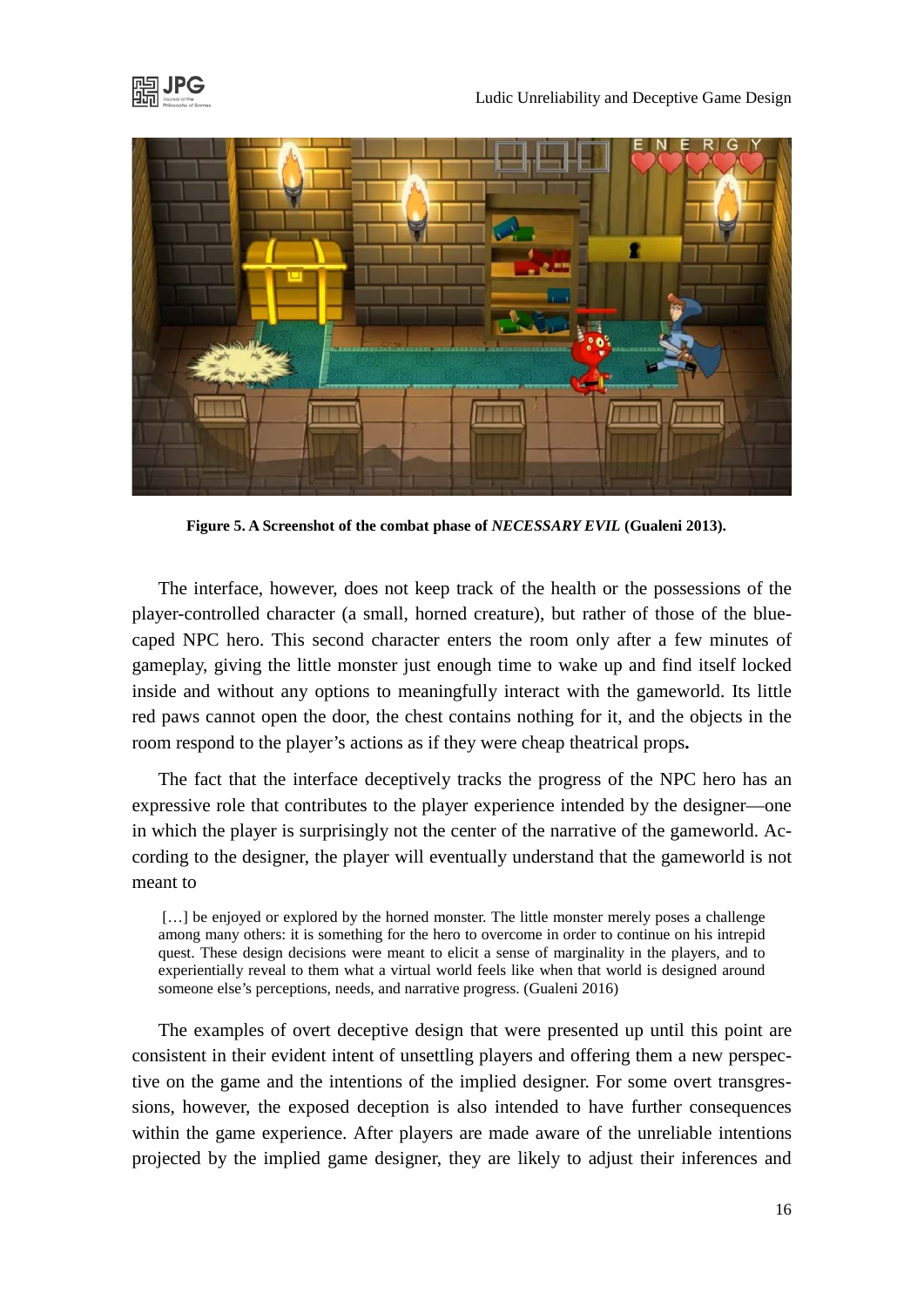

change their in-game behavior accordingly. The following two examples are from games that reveal their own deceptiveness to provoke a feeling of alienation and estrangement in the player, affecting their future choices and experiences in the gameworld.

The first example is found in the aesthetic presentation of the side-scrolling actionplatformer digital game *Syobon Action* (also known as *Cat Mario*; Chiku 2007), which unmistakably references the iconic action-platformer *Super Mario Bros.* (Nintendo EAD 1985; see Figure 6).



**Figure 6. A screenshot of** *Syobon Action* **(Chiku 2007).**

By appearing similar to *Super Mario Bros.*, *Syobon Action* invites the player to engage with its gameworld as if the two games functioned according to similar principles and had similar expectations of the players. When playing *Syobon Action* for the first time, this indeed might appear to be the case: the feline player-character seems to respond to player input in a way that is similar to Mario in *Super Mario Bros.* and to have analogous relationships with the elements populating its gameworld. Soon, however,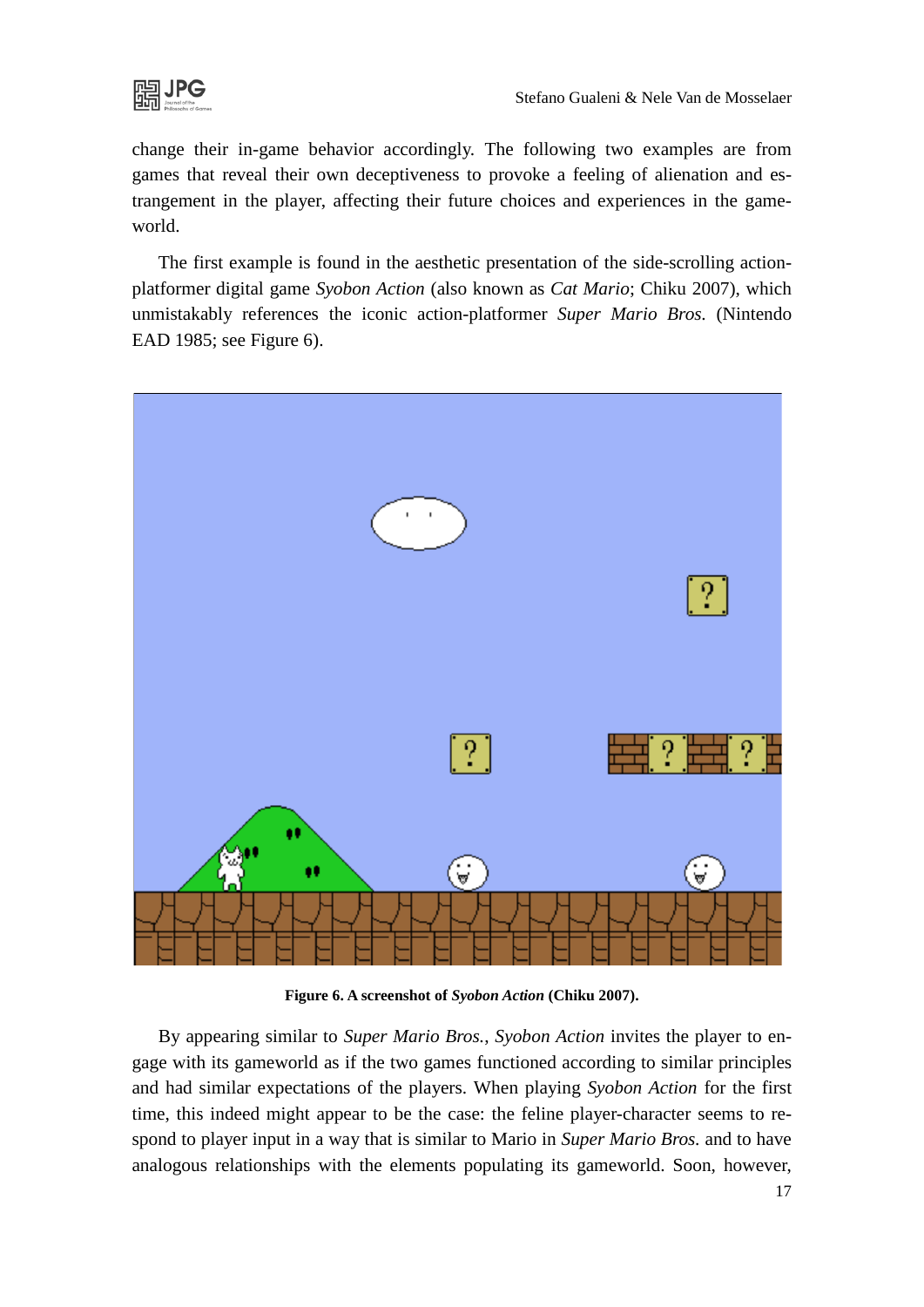

*Syobon Action* reveals its true colors, shattering the player's sense of familiarity by introducing behaviors and challenges that are not only inconsistent with those encountered in *Super Mario Bros*., but are also internally inconsistent. The game was designed to relentlessly surprise and frustrate the player. Despite its reassuring, familiar appearance, *Syobon Action* is a punishing game that exclusively relies on exceptions. The game can only be mastered in a trial-and-error fashion, as it does not allow for the development of any systematic knowledge about its functioning. Like similar titles such as *I Wanna Be the Guy: The Movie: The Game* (O'Reilly 2007) or *Trap Adventure 2* (Oshiba 2016), it is obvious that the design of *Syobon Action* does not aim to maximize accessibility and user satisfaction. Instead, by surprising and frustrating its players, the game imposes a critical distance onto the players, and makes them question their very reliance on established game conventions and game values, such as fairness and internal consistency.

Another famous instance of design deception that prompts the player to expect further deceptions is found in the *Dark Souls* series (FromSoftware 2011). In this medieval fantasy action-adventure RPG series, players wander through somber, dilapidated environments under the constant threat of being tricked, trapped, and assaulted. Their motivation for pressing on through this stressful experience is an inherent sense of progress, and the desire to obtain rewarding in-game resources, such as currency, equipment and consumables that can help the players through the many hardships they face. In *Dark Souls*, as is typical in games set in fantasy medieval worlds, the best sources of loot are presented as large, battered chests. The association between chests and desirable ingame resources is established through their repeated use in fantasy fiction in general, and is also reinforced in *Dark Souls*. In the initial areas of the game, in fact, chests do indeed contain items that are precious, useful, and rare. In later sections of the game, however, these chests diverge from the implied canon. Upon prying certain chests open, the player discovers that they are actually 'mimics'.

Mimics are a recurrent trope in Japanese RPG's. They are powerful creatures that feed on adventurers after attracting them by appearing to be chests (see Figure 7). A player encountering a mimic for the first time is likely to be shocked by this event. This design transgression deliberately reinforces the feeling that the gameworld is hostile to the player and unreliable, which—at least in the specific case of *Dark Souls*—also contributes to making the game more threatening and mysterious. Indeed, after meeting their first mimic, players are very likely to develop the habit of carefully approaching and examining every chest in the game, having inferred an implied designer who can trick them into a misplaced sense of confidence and into being devoured by chest monsters.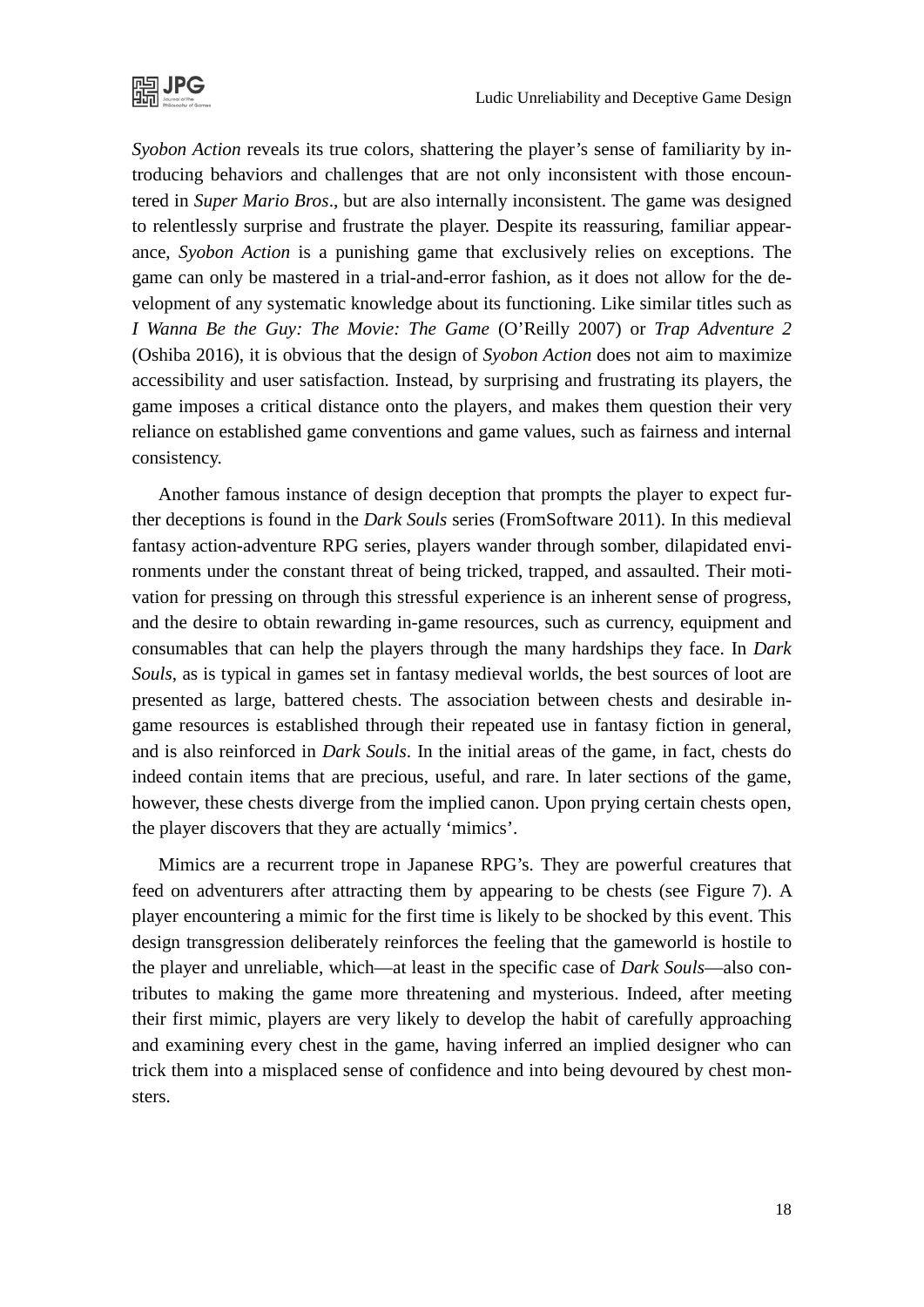

**Figure 7. A mimic attacking the player-character in** *Dark Souls* **(FromSoftware 2011).**

### **Concluding Thoughts**

Drawing from narratology and design studies, this article made use of the notions of the 'implied designer' and 'ludic unreliability' to understand deceptive game design as a specific subset of transgressive game design. In the first half of our text, we presented deceptive game design as the deliberate attempt to misguide players' inferences about the designer's intentions in ways that give rise to experiential and emotional effects that are in the interest of players.

After having introduced a general definition, we proposed a distinction between two varieties of deceptive design approaches based on whether they operate in an overt or a covert fashion in relation to player experience. Leveraging these ideas, the second half of the paper provided close readings of some exemplary cases of deceptive game design decisions, emphasizing their various traits and experiential goals. Game examples included *Hellblade: Senua's Sacrifice* (Ninja Theory 2017) and *Waldo.io* (Big Breakfast Collective 2019), which feature cases of covert design deceptions. The game *Undertale* (Fox 2015) was discussed as an example of a game that is deceptively designed in an overt fashion.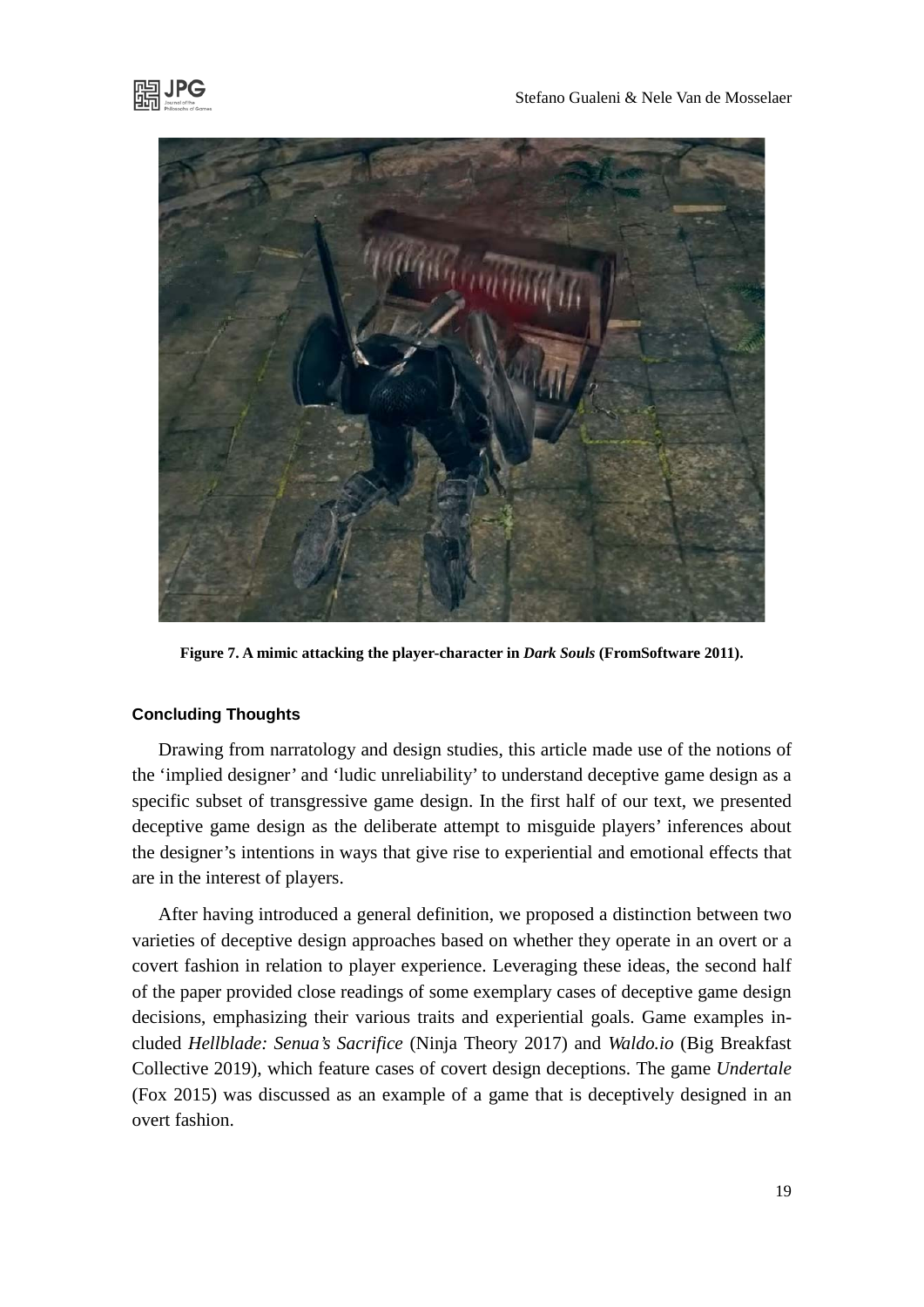

While the examples of covert deceptions reveal the use of deceptive design to produce desirable emotional and experiential effects on players, overtly deceptive games are typically designed to estrange players, and invite them to adopt a metareflexive stance. By deliberately surprising and frustrating their players, games like *Syobon Action* (Chiku 2007) and *NECESSARY EVIL* (Gualeni 2013) purposefully disincentivize these players from trusting the designers' intentions and from immersing themselves into the gameworlds in question. We have argued that when players find themselves in that estranged and inquisitive state, they are likely to question their reliance on established game conventions. From that detached stance, players are also likely to become hesitant to take for granted that the game experience is going to be fair, internally consistent, or somehow rewarding. Overtly deceptive games can thus be recognized as inviting their players to develop a critical relationship with conventional game design tropes and, in particular, with regard to how they infer and interpret the intentions of the game designer.

#### **Games**

- Big Breakfast Collective (2019). *Waldo.io* [Windows]. Digital game developed by Big Breakfast Collective, available online at: [https://big-breakfast-collective.itch.io/waldoio,](https://big-breakfast-collective.itch.io/waldoio) retrieved on March the  $6<sup>th</sup>$ , 2021.
- Chiku (2007). *Syobon Action* [Windows]. Digital game developed by Chiku, available online at: retrieved on August the 4<sup>th</sup>, 2021.
- Fox, T. (2015). *Undertale* [Windows]. Digital game developed by Fox, T. and published by Fox, T.
- FromSoftware (2011). *Dark Souls* [PlayStation 3]. Digital Game directed by Miyazaki, H., and published by Namco Bandai Games.
- FromSoftware (2019). *Sekiro: Shadows Die Twice* [PlayStation 4]. Digital Game directed by Miyazaki, H., and published by Activision.
- Gualeni, S. (2013). *NECESSARY EVIL* [Windows]. Digital Game developed with Dino Dini, Jimena Sánchez Sarquiz, Marcello Gómez Maureira, and Allister Brimble, available at online at [https://evil.gua-le-ni.com,](https://evil.gua-le-ni.com/) retrieved on August the  $4<sup>th</sup>$ , 2021.

Kojima, I. (2001). *Metal Gear Solid 2: Sons of Liberty* [PlayStation 2]. Digital Game Developed by Konami and Published by Konami. Ninja Theory (2017). *Hellblade: Senua's Sacrifice* [PlayStation 4]. Digital game directed by

Antoniades, T. and published by Ninja Theory.

- Nintendo EAD (1985). *Super Mario Bros.* [Famicom]. Digital game directed by Miyamoto, S. and developed by Nintendo EAD.
- Nintendo EAD (1986). *The Legend of Zelda* [Famicom]. Digital game directed by Miyamoto, S. and Tezuka, T., and developed by Nintendo EAD.
- Nintendo EAD (1987). *The Legend of Zelda* [NES]. Digital game directed by Miyamoto, S. and Tezuka, T., and developed by Nintendo EAD.
- O'Reilly, M. (2007). *I Wanna be the Guy: The Movie: The Game* [Windows]. Digital game developed by O'Reilly, M.

Oshiba, H. (2016). *Trap Adventure 2* [iOS]. Digital game developed by Oshiba, H.

- The Fullbright Company (2013). *Gone Home* [Windows]. Digital game directed by Gaynor, S. and developed by The Fullbright Company.
- Ubisoft Montreal (2014). *Assassin's Creed Unity* [PlayStation 4]. Digital game directed by Amancio, A. and Albinet, M., and published by Ubisoft.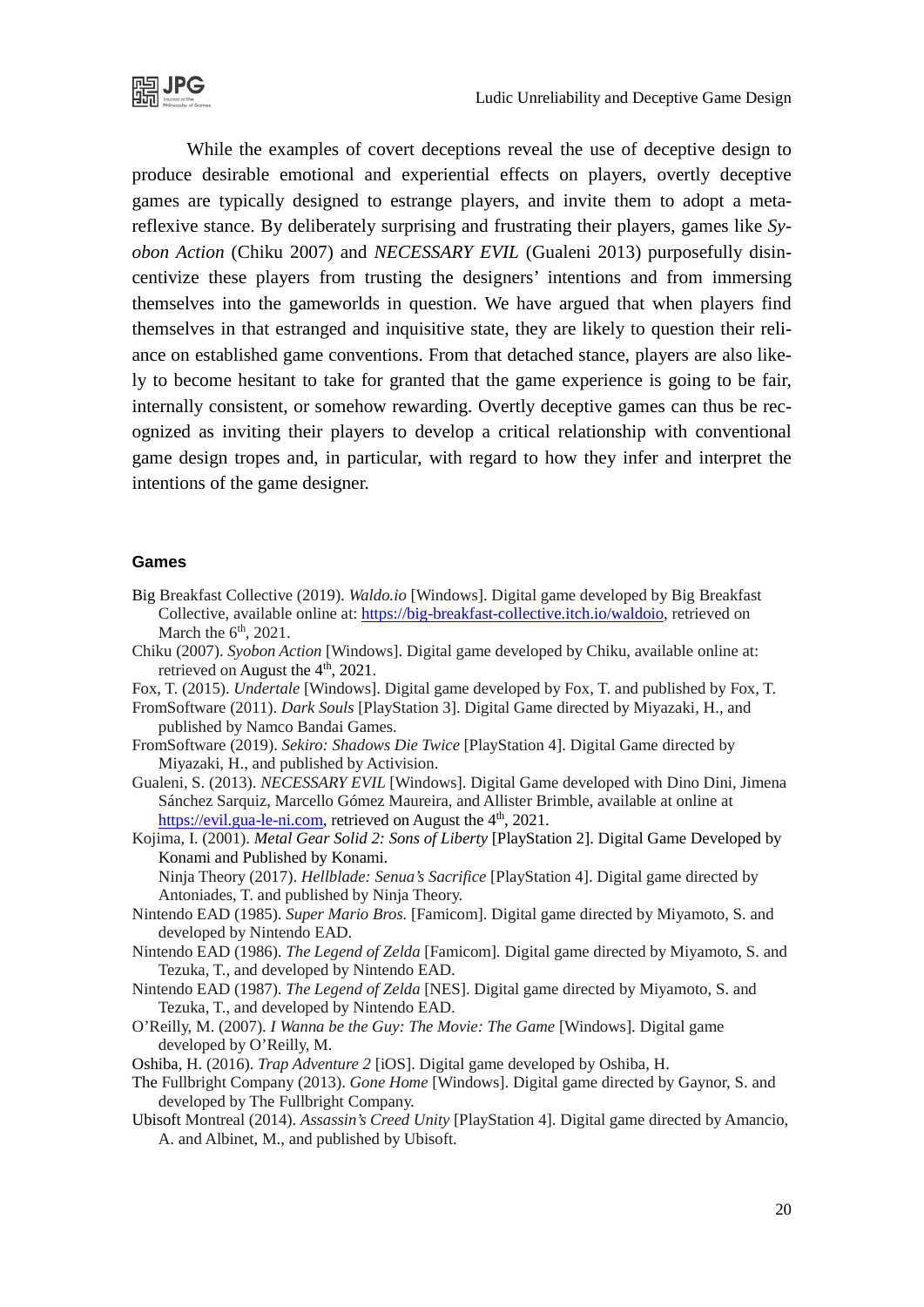

Budd, M. (2003). The Acquaintance Principle. British Journal of Aesthetics, 43(4), 386–392. https://doi.org/10.1093/bjaesthetics/43.4.386

#### **References**

- Bogost, I. (2011). *How to do things with videogames*. Minneapolis, MI: University of Minnesota Press.
- Bogost, I. (2016). *Play anything: The pleasure of limits, the uses of boredom, and the secret of games*. New York, NY: Basic Books.
- Bonello Rutter Giappone, K. (2017). "Laughing otherwise: comic-critical approaches in alternative comedy". *Journal for Cultural Research*, *21* (4), 394-413.
- Currie, G. (1990). *The Nature of Fiction*. Cambridge, MA: Cambridge University Press.
- Crilly, N., Good, D., Matravers, D., & Clarkson, P. J. (2008). "Design as Communication: Exploring the Validity and Utility of Relating Intention to Interpretation". *Design Studies* 29.5, 425-457.
- Flanagan, M. (2009). *Critical play: Radical game design*. Cambridge, MA: The MIT Press. Ford, D. (2018). "Speedrunning: Transgressive Play in Digital Space". Proceedings of the

2018 *DiGRA International Conference*, July 25-28, Turin, Italy.

- Gualeni, S. (2016). "Self-reflexive Videogames: Observations and Corollaries on Virtual Worlds as Philosophical Artifacts". *G|A|M|E – The Italian Journal of Game Studies*, *5* (1).
- Gualeni, S. (2019). "On the de-familiarizing and re-ontologizing effects of glitches and glitchalikes". Proceedings of the 2019 DiGRA international conference, Kyoto (Japan), August 6-10, 2019.
- Gualeni, S.; Fassone, R.; Linderoth, J. (2019). "How to Reference a Digital Game". Proceedings of the 2019 DiGRA international Conference, Kyoto (Japan), August 6-10, 2019.
- Kafai, Y. B., Fields, D. A., & Giang, M. T. (2009). "Transgressive Gender Play: Profiles and Portraits of Girl Players in a Tween Virtual World". Proceedings of the 2009 *DiGRA International Conference*, September 1-4, 2009, London, UK.
- Kazmierczak, E. T. (2003). "Design as Meaning Making: From Making Things to the Design of Thinking". *Design Issues*, *19* (2), 45-59.
- Keighley, G. (2012) [2001]. "The Final Hours of Metal Gear Solid 2: Sons of Liberty". Available online at: [https://www.gamespot.com/articles/the-final-hours-of-metal-gear-solid-2-sons-of](https://www.gamespot.com/articles/the-final-hours-of-metal-gear-solid-2-sons-of-liberty/1100-6376810/)[liberty/1100-6376810,](https://www.gamespot.com/articles/the-final-hours-of-metal-gear-solid-2-sons-of-liberty/1100-6376810/) retrieved on March the  $6<sup>th</sup>$ , 2021.
- Jenks, C. (2003). *Transgression*. London, UK: Routledge.
- Jørgensen, K. & Karlsen, F. (eds.) (2019). *Transgression in Games and Play*. Cambridge, MA: The MIT Press.
- Linderoth, J. (2012). "Why gamers don't learn more: An ecological approach to games as learning environments". *Journal of Gaming & Virtual Worlds*, *4* (1), 45-62.
- Nguyen, C. T. (2020). *Games: agency as art*. Oxford, UK: Oxford University Press.
- Paterson, E., Simpson-Williams, T., & Cordner, W. (2019). *Once Upon a Pixel: Storytelling and Worldbuilding in Video Games*. Boca Raton, FL: CRC Press.
- Pötzsch, H. (2019). "Forms and Practices of Transgressivity in Videogames: Aesthetics, Play, and Politics". In *Transgression in Games and Play*, Jørgensen, K. & Karlsen, F. (eds.). Cambridge, MA: The MIT Press.
- Purslow, M. (2017). "Hellblade's permadeath bluff is "not as simple as people think"". Web article available online at: [https://www.pcgamesn.com/hellblade-senuas-sacrifice/hellblade](https://www.pcgamesn.com/hellblade-senuas-sacrifice/hellblade-permadeath-fake)[permadeath-fake,](https://www.pcgamesn.com/hellblade-senuas-sacrifice/hellblade-permadeath-fake) retrieved on March the 6<sup>th</sup>, 2021.
- Rapp, B. (2007). "Self-Reflexivity in Computer Games: Analyses of Selected Examples". *Self-Reference in the Media*, 253-265.
- Sageng, J. R. (2015). "Agential Properties in Computer Games". In *Philosophy of Emerging Media: Understanding, Appreciation, Application*, Floyd, K. and Katz, J. E. (eds.). Oxford (UK): Oxford University Press.
- Schmid, W. (2009). "Implied author." In *Handbook of Narratology*, Hühn, P., Pier, J., Schmid, W., Schönert, J. (eds.). Berlin (Germany): De Gruyter, 161-173.